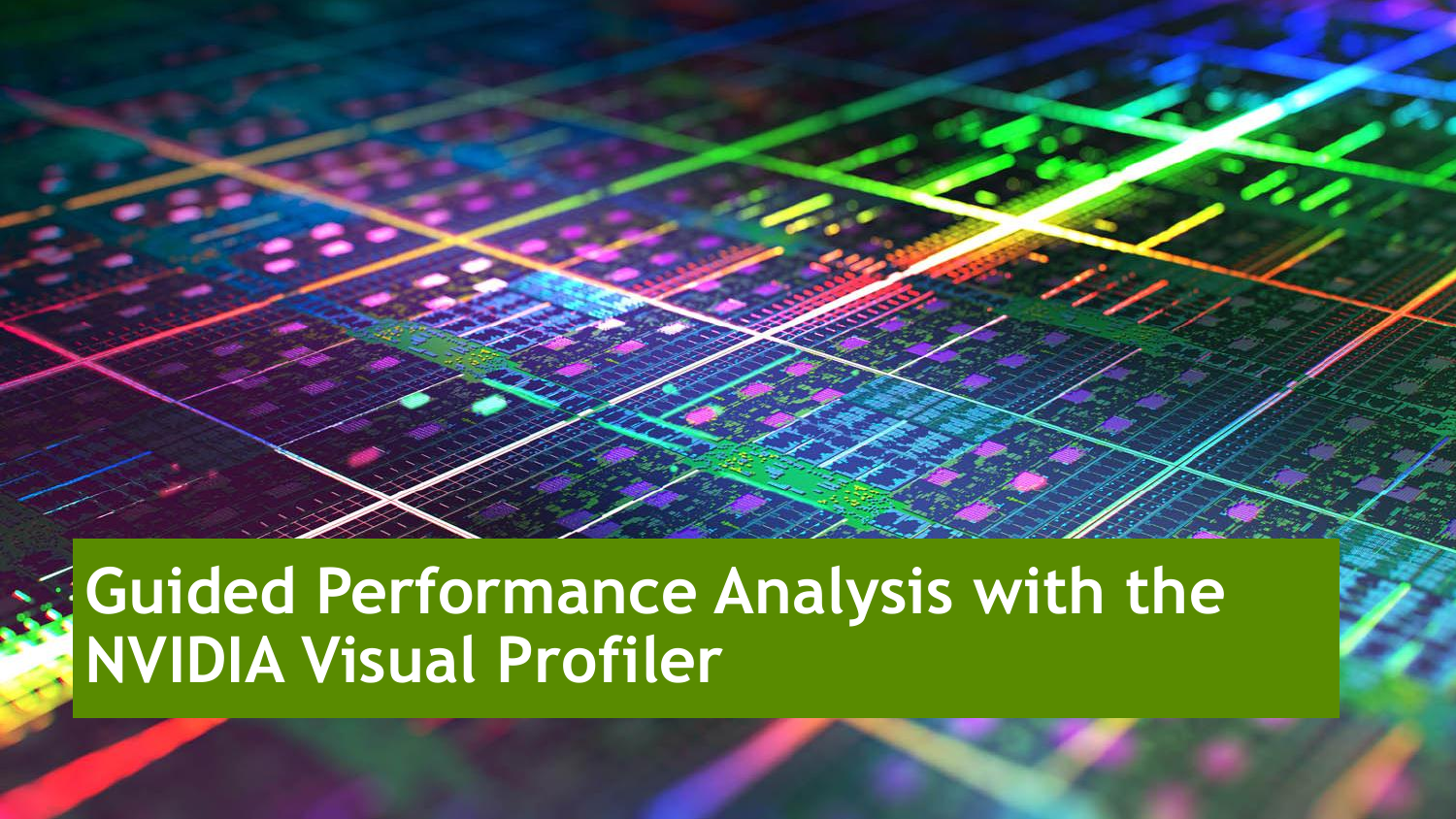## **Identifying Performance Opportunities**



- NVIDIA® Nsight™ Eclipse Edition (nsight) NVIDIA® Visual Profiler (nvvp)
- nvprof command-line profiler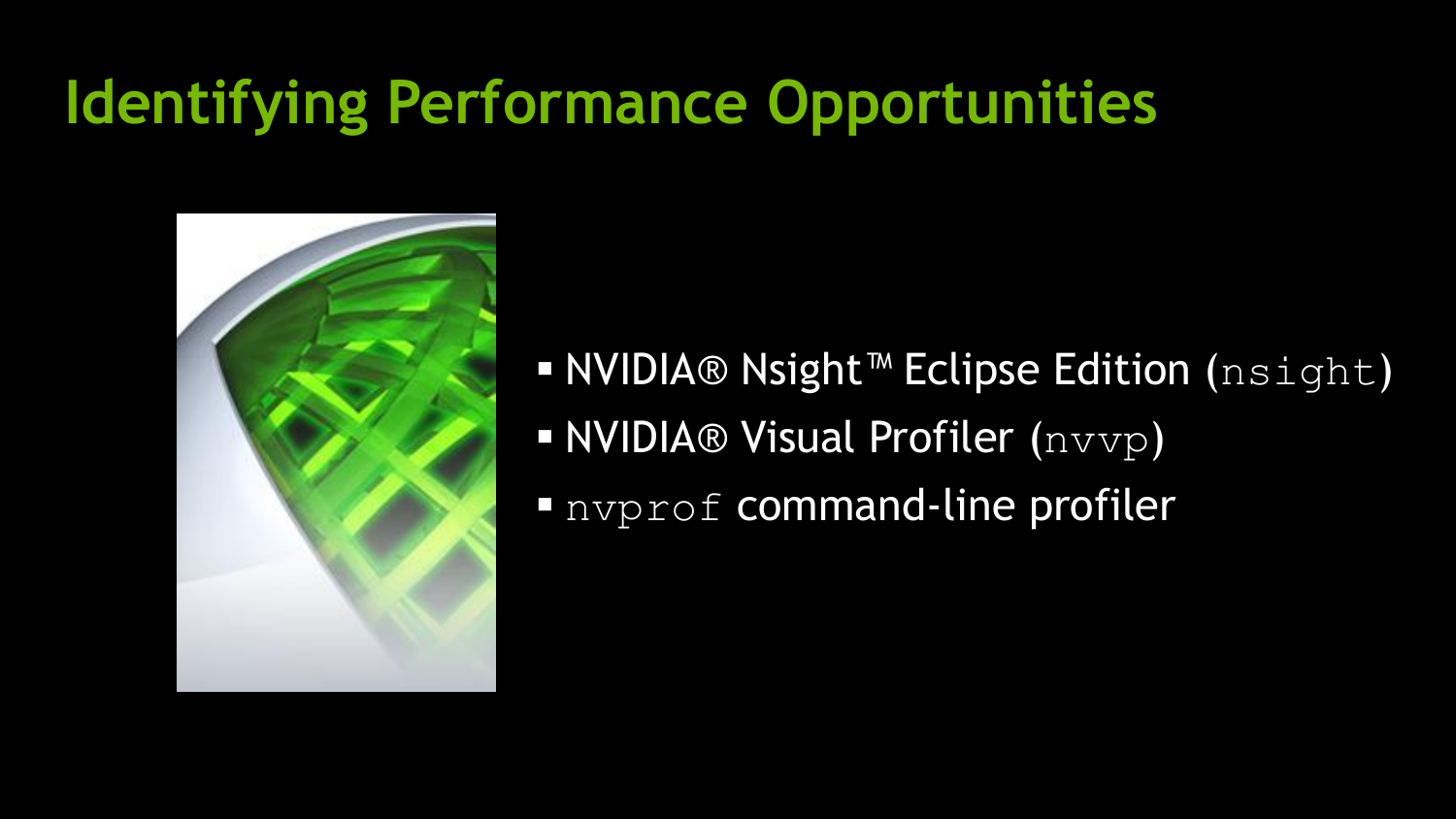## **Guided Performance Analysis**

### **NEW** in 5.5 Step-by-step optimization guidance

#### 1. CUDA Application Analysis

The quided analysis system walks you through the various analysis stages to help you understand the optimization opportunities in your application. Once you become familiar with the optimization process, you can explore the individual analysis stages in an unquided mode. When optimizing your application it is important to fully utilize the compute and data movement capabilities of the GPU. To do this you should look at your application's overall GPU usage as well as the performance of individual kernels. There are also a number of profiling and optimization technologies that you can leverage to simplify your optimization efforts.

#### **ILL** Examine GPU Utilization

Determine your application's overall GPU utilization. This analysis requires an application timeline, so your application will be run once to collect it if it is not already available.

#### 山 Examine Kernel Performance

Determine which kernels are the most performance critical and that have the most opportunity for improvement. This analysis requires utilization data from every kernel, so your application will be run once to collect that data if it is not already available.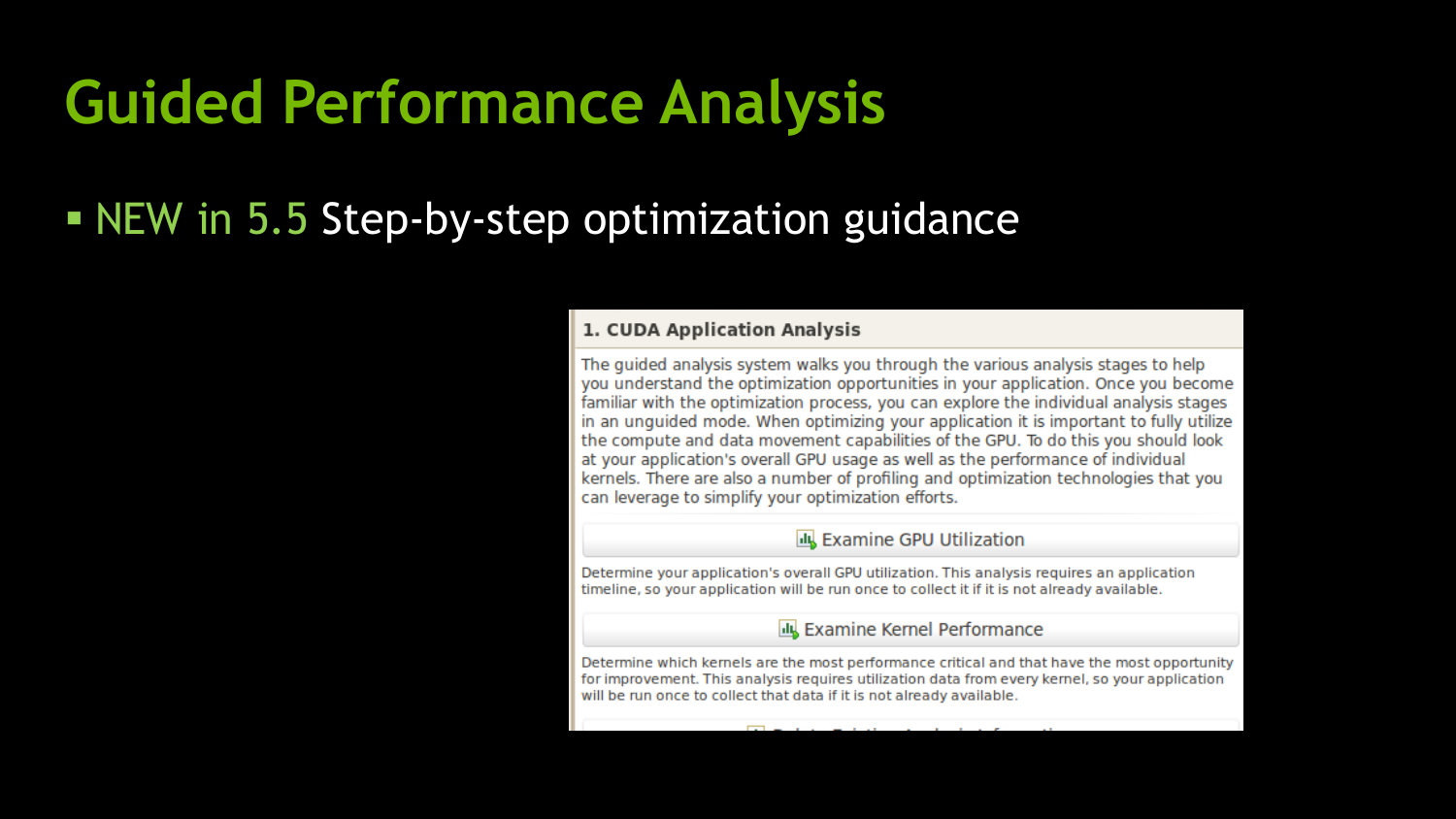## **Improved Analysis Visualization**

### NEW in 5.5 More clearly present optimization opportunities



For device "Tesla C2050" the kernel's compute utilization is significantly lower than its memory utilization. These utilization

i Kernel Performance Is Bound By Memory

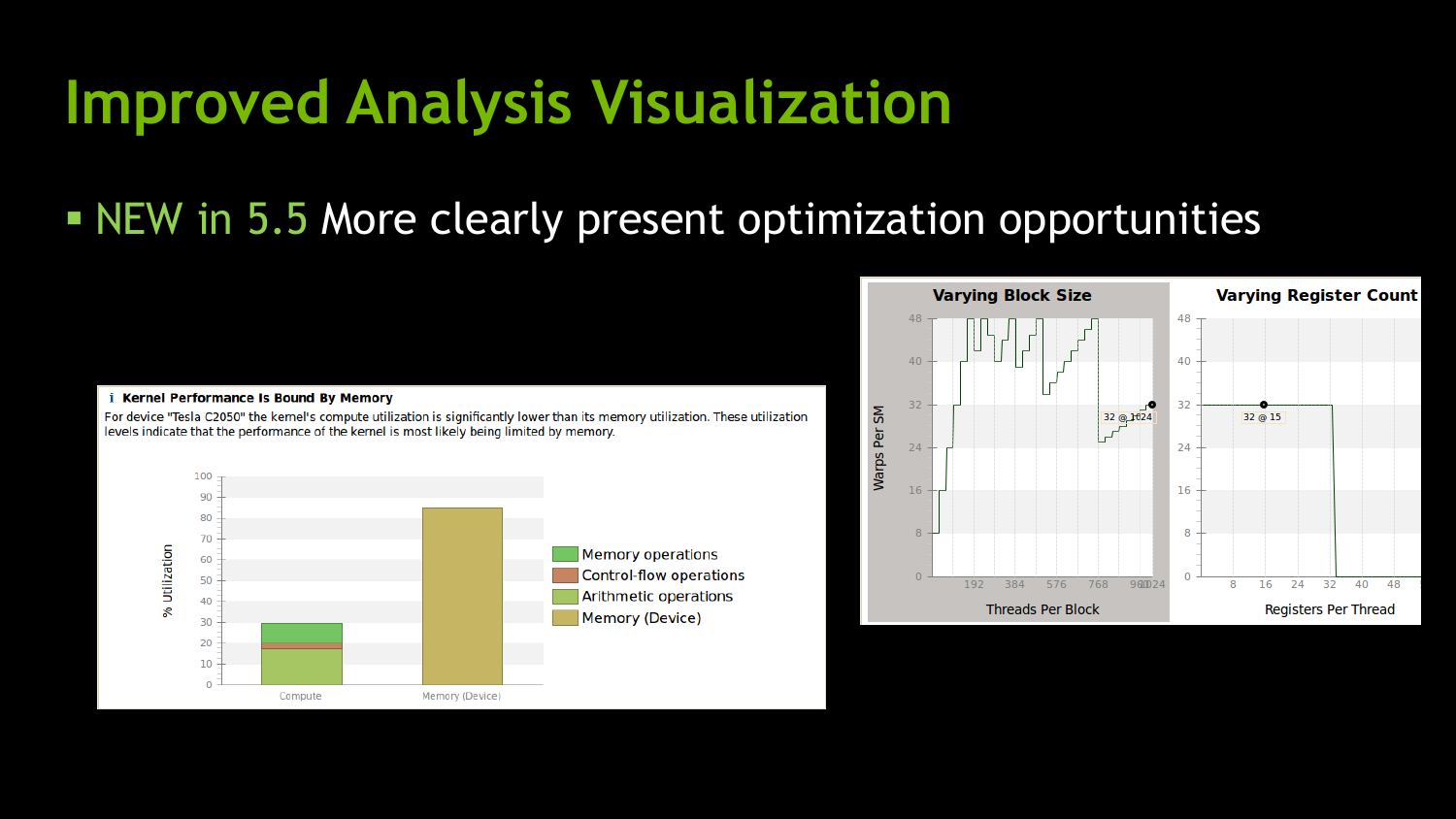## **Demo - Analysis Introduction**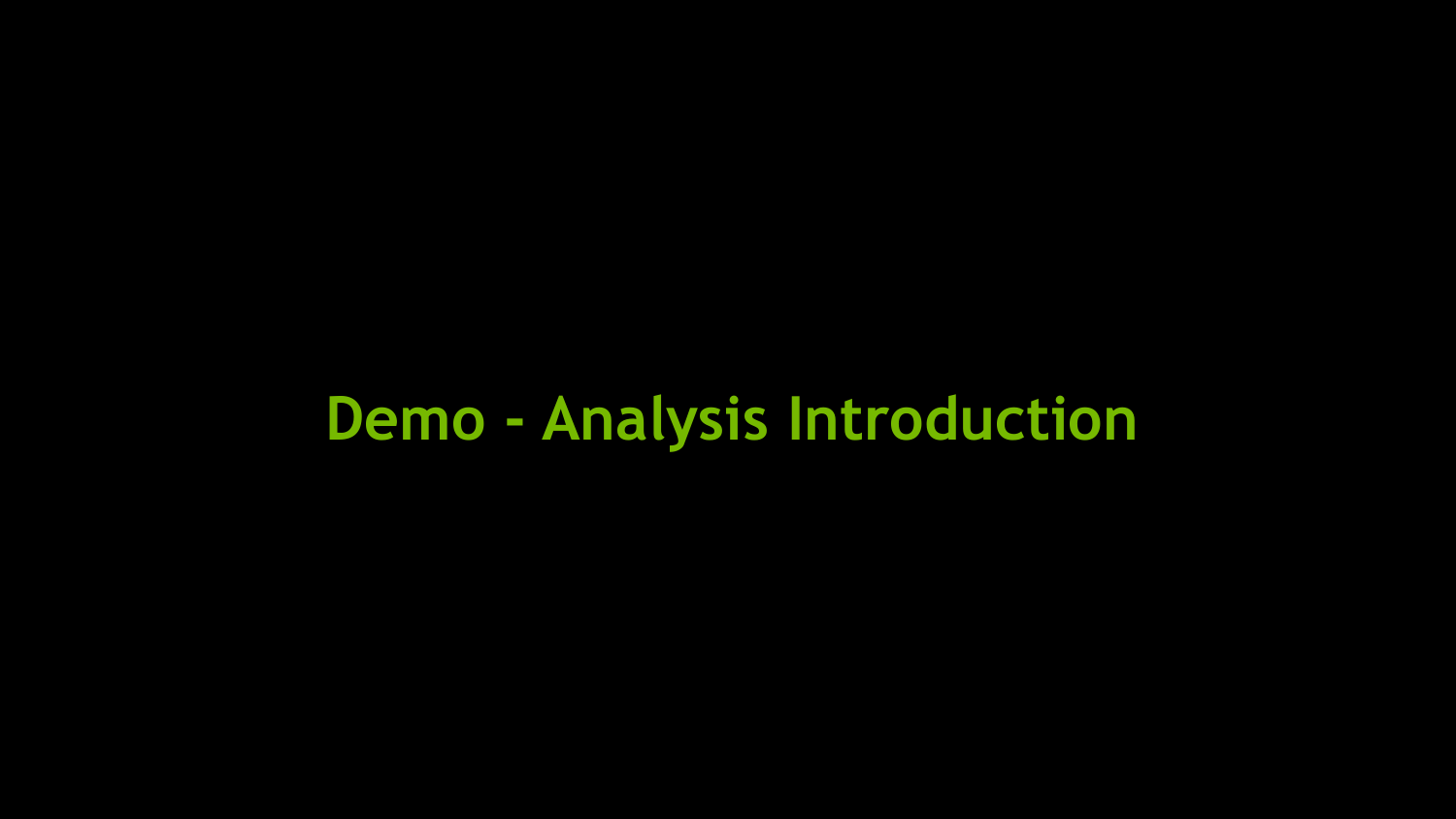## **Guided Analysis: Kernel Optimization**

### Overall application optimization strategy

— Based on identifying *primary performance limiter*

Common optimization opportunities

### **How to use CUDA profiling tools**

- Execute optimization strategy
- Identify optimization opportunities

#### 1. CUDA Application Analysis

The quided analysis system walks you through the various analysis stages to help you understand the optimization opportunities in your application. Once you become familiar with the optimization process, you can explore the individual analysis stages in an unguided mode. When optimizing your application it is important to fully utilize the compute and data movement capabilities of the GPU. To do this you should look at your application's overall GPU usage as well as the performance of individual kernels. There are also a number of profiling and optimization technologies that you can leverage to simplify your optimization efforts.

#### **A.** Examine GPU Utilization

Determine your application's overall GPU utilization. This analysis requires an application timeline, so your application will be run once to collect it if it is not already available.

#### **ILL** Examine Kernel Performance

Determine which kernels are the most performance critical and that have the most opportunity for improvement. This analysis requires utilization data from every kernel, so your application will be run once to collect that data if it is not already available.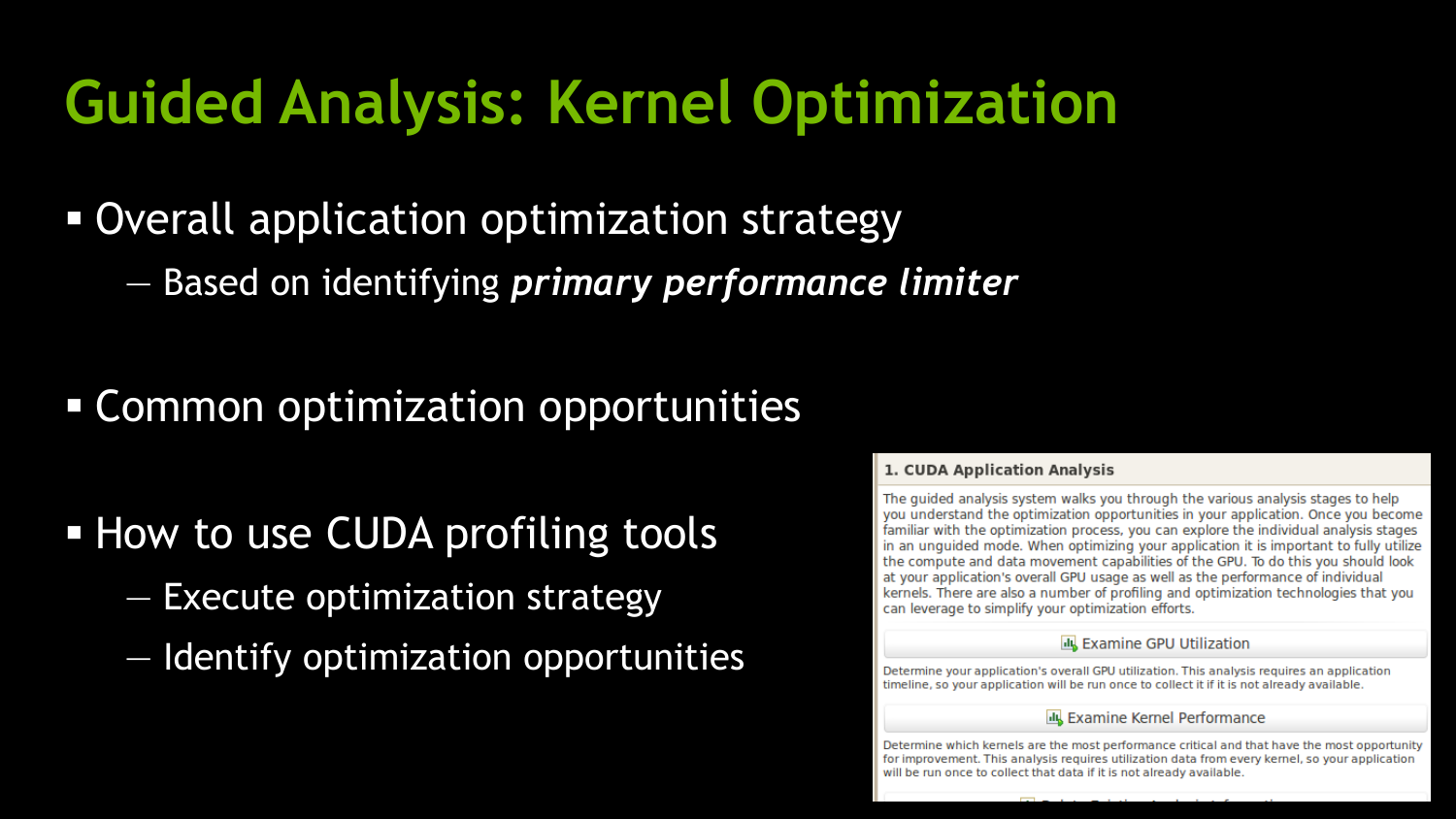## **Identifying Candidate Kernels**

- Analysis system estimates which kernels are best candidates for speedup
	- Execution time, achieved occupancy

| 日日                                                                                                                                                                                     | <b>Results</b><br><b>Kernel Optimization Priorities</b><br>The following kernels are ordered by optimization importance based on execution time and achieve |                                                                                                                               |  |  |
|----------------------------------------------------------------------------------------------------------------------------------------------------------------------------------------|-------------------------------------------------------------------------------------------------------------------------------------------------------------|-------------------------------------------------------------------------------------------------------------------------------|--|--|
| 1. CUDA Application Analysis                                                                                                                                                           |                                                                                                                                                             |                                                                                                                               |  |  |
| 2. Find Performance-Critical Kernels                                                                                                                                                   |                                                                                                                                                             | <b>Description</b>                                                                                                            |  |  |
| The results on the right show your application's kernels                                                                                                                               |                                                                                                                                                             | [1 kernel instances ] void miniFE::element_loop_kernel <int, minife::sparsematrix<doubl<="" td=""></int,>                     |  |  |
| ordered by potential for performance improvement.<br>Starting with the highest priority kernels, you should select<br>an entry from the table and then perform kernel analysis to      | 4                                                                                                                                                           | [51 kernel instances ] void miniFE::spmv_ell_kernel <double, int="">(int*, double*, double, o</double,>                       |  |  |
|                                                                                                                                                                                        | 82                                                                                                                                                          | [ 100 kernel instances ] void thrust::detail::backend::cuda::detail::launch_closure_by_value                                  |  |  |
| discover additional optimization opportunities.                                                                                                                                        | 82                                                                                                                                                          | [ 150 kernel instances ] void thrust::detail::backend::cuda::detail::launch_closure_by_value                                  |  |  |
| <b>IL</b> , Perform Kernel Analysis                                                                                                                                                    | 86                                                                                                                                                          | [1 kernel instances ] void miniFE::impose_dirichlet_x0_kernel <minife::sparsematrix<dou< td=""></minife::sparsematrix<dou<>   |  |  |
| Select a kernel from the table at right or from the timeline to                                                                                                                        | 89                                                                                                                                                          | [ 100 kernel instances ] void thrust::detail::backend::cuda::detail::launch_closure_by_value                                  |  |  |
| enable kernel analysis. This analysis requires detailed profiling<br>data, so your application will be run once to collect that data for<br>the kernel if it is not already available. | 94                                                                                                                                                          | [ 1 kernel instances ] void thrust::detail::backend::cuda::detail::launch_closure_by_value<                                   |  |  |
|                                                                                                                                                                                        | 94                                                                                                                                                          | [1 kernel instances ] void thrust::detail::backend::cuda::detail::launch_closure_by_value<                                    |  |  |
|                                                                                                                                                                                        | 100                                                                                                                                                         | [1 kernel instances ] void miniFE::add_to_diagonal_kernel <minife::sparsematrix<double< td=""></minife::sparsematrix<double<> |  |  |
|                                                                                                                                                                                        | 100                                                                                                                                                         | [1 kemel instances ] void thrust-detail-hackend-cuda-detail-launch_closure_by_value<                                          |  |  |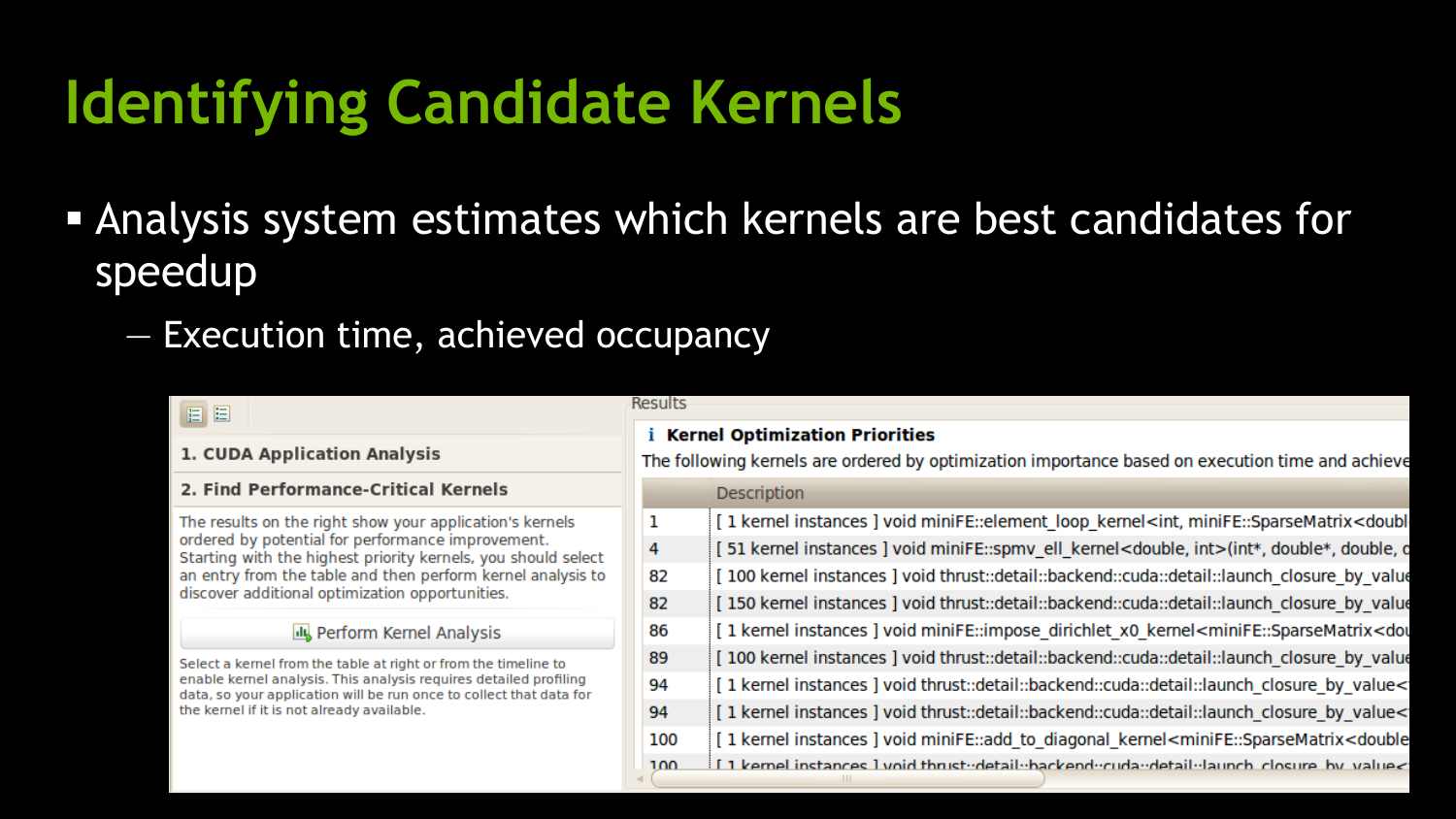## **Primary Performance Limiter**

- Most likely limiter to performance for a kernel
	- Memory bandwidth
	- Compute resources
	- Instruction and memory latency

- Primary limiter should be addressed first
- **Often beneficial to examine secondary limiter as well**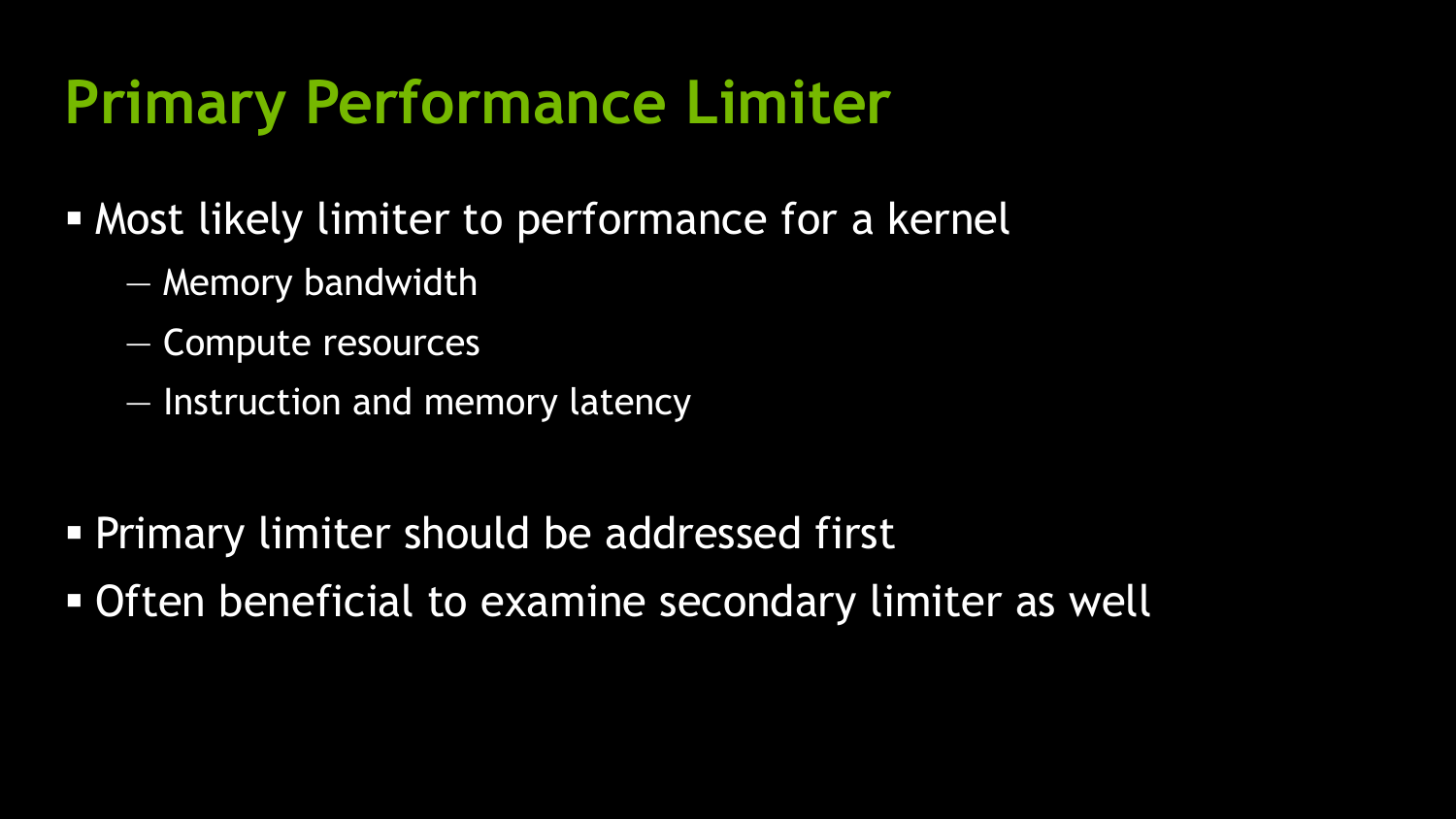- Memory bandwidth utilization
- Compute resource utilization

- **High utilization value**  $\rightarrow$  **likely performance limiter**
- **Low utilization value**  $\rightarrow$  **likely not performance limiter**

**Taken together to determine primary performance limiter**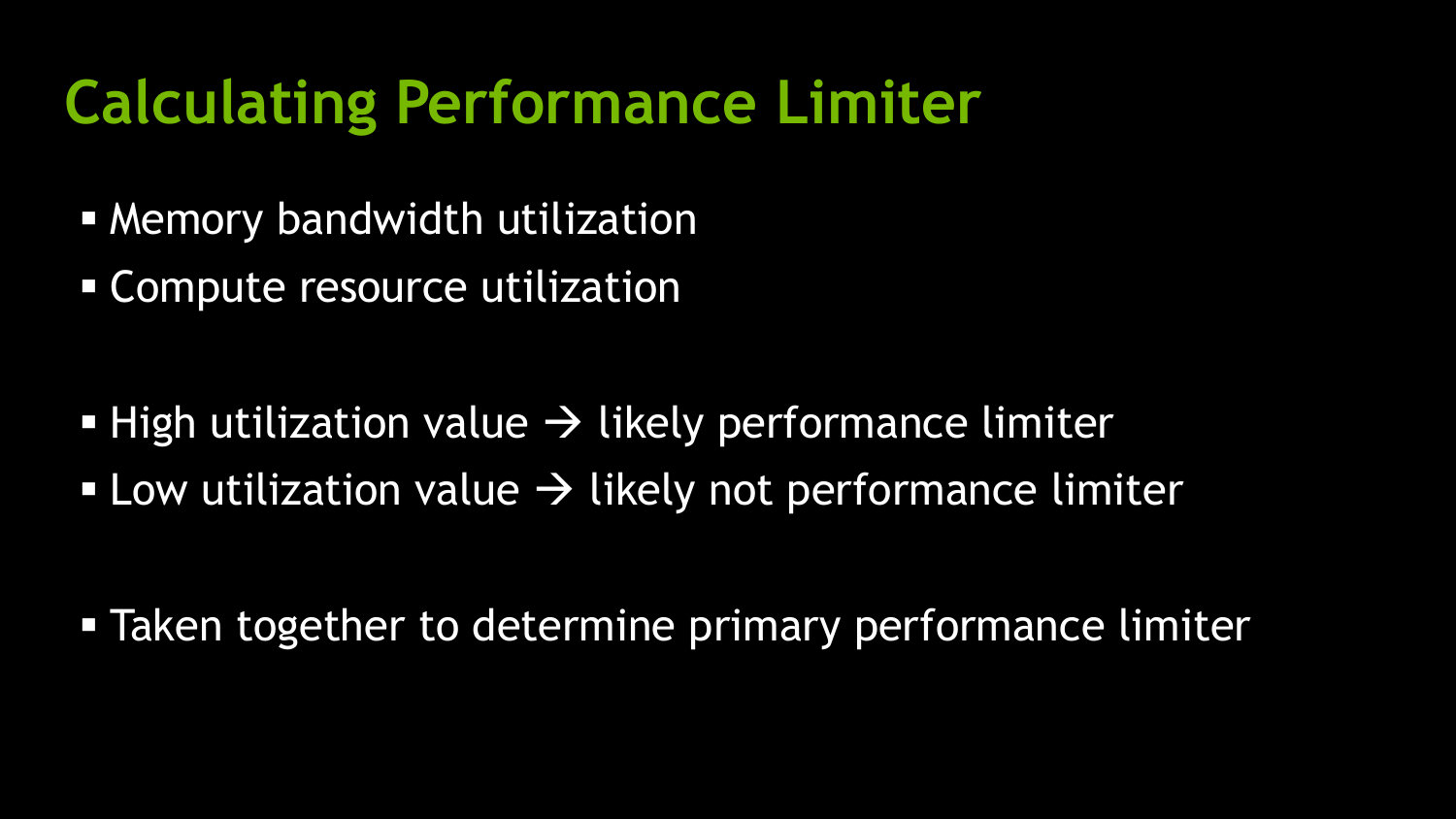## **Memory Bandwidth Utilization**

- **Traffic to/from each memory subsystem, relative to peak**
- Maximum utilization of any memory subsystem
	- L1/Shared Memory
	- L2 Cache
	- Texture Cache
	- Device Memory
	- System Memory (via PCIe)

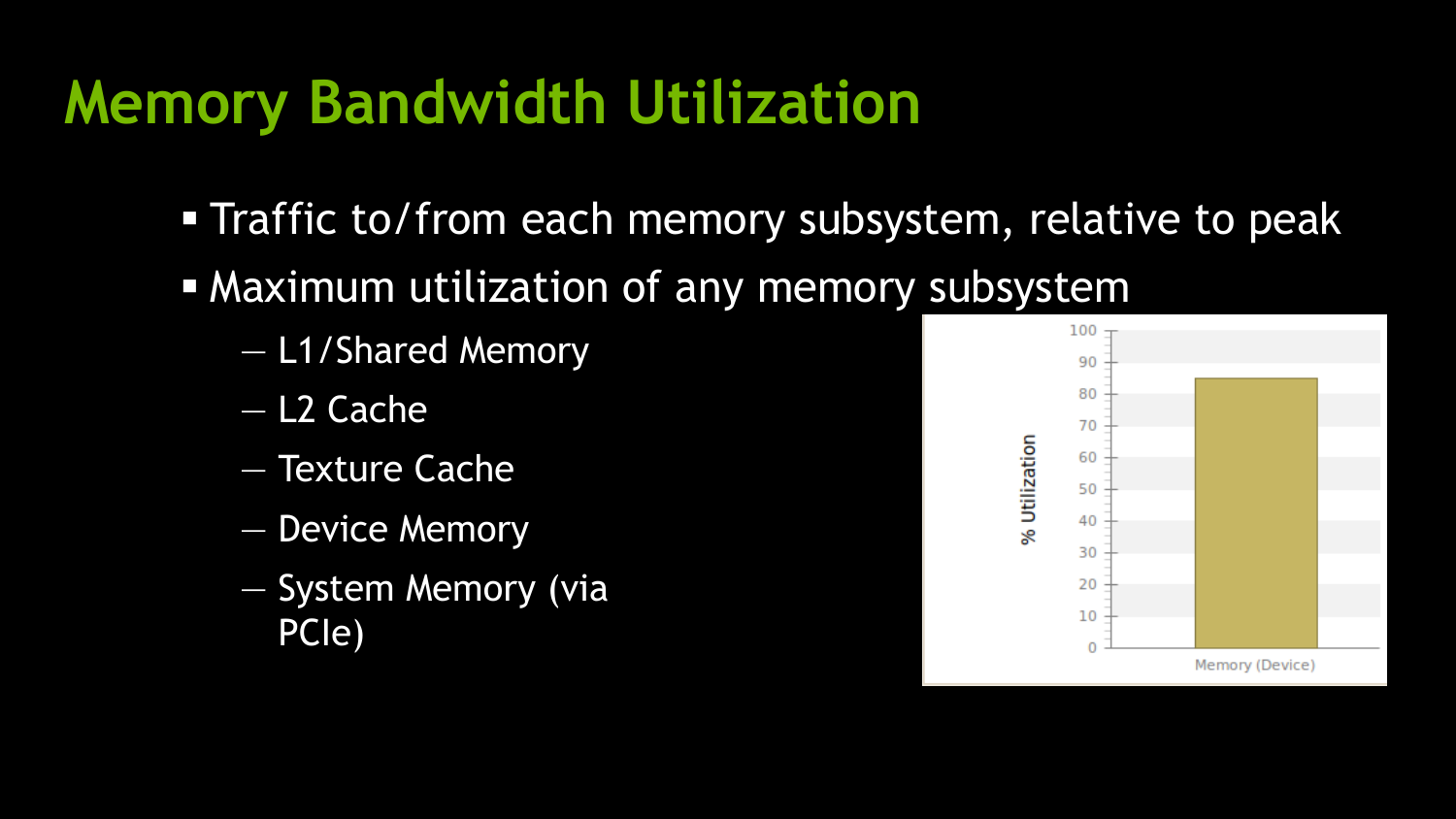## **Compute Resource Utilization**

- Number of instructions issued, relative to peak capabilities of GPU
	- Some resources shared across all instructions
	- Some resources specific to instruction "classes": integer, FP, control-flow, etc.
	- Maximum utilization of any resource

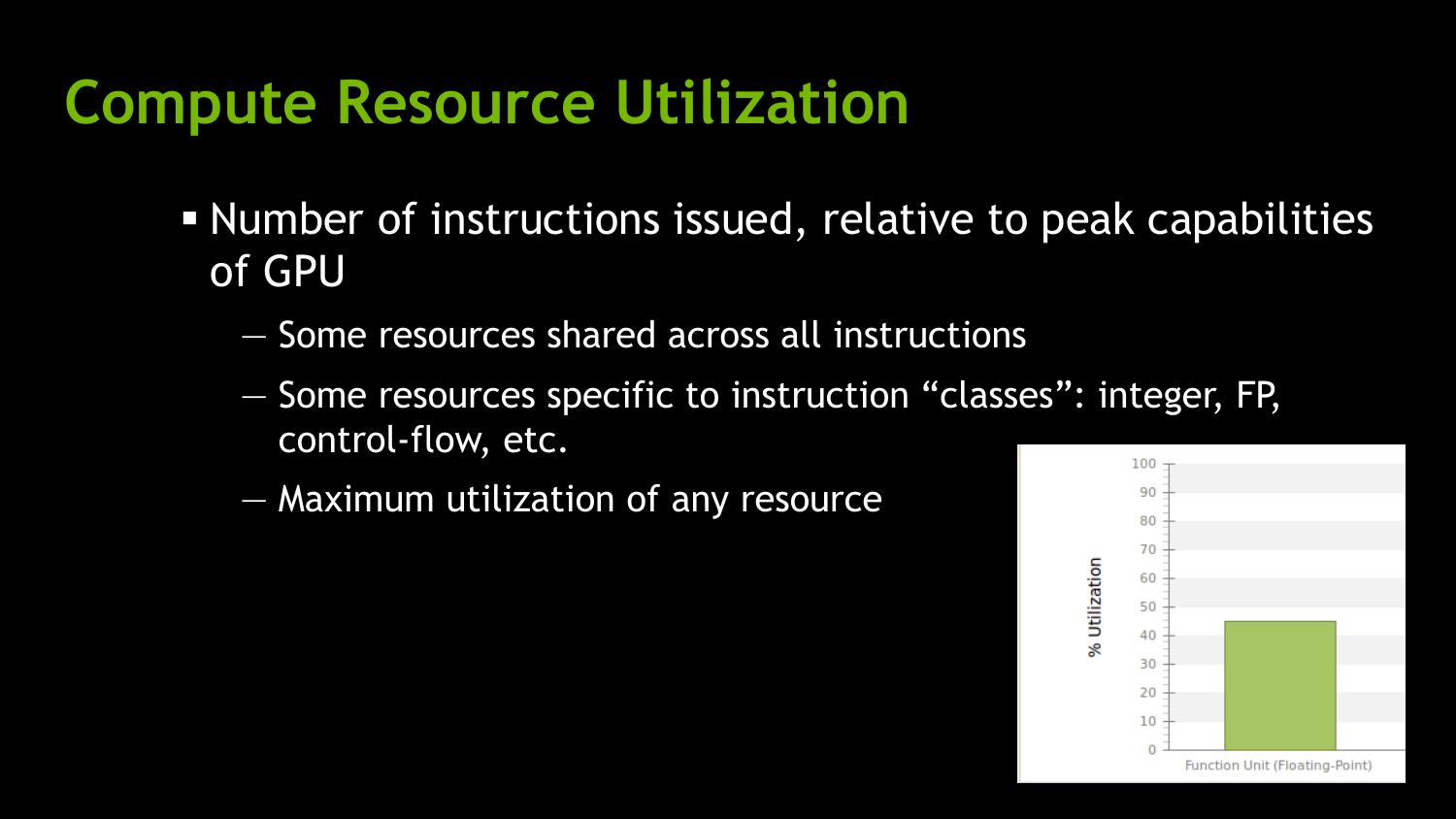## Utilizations

 $-$  Both high  $\rightarrow$  compute and memory highly utilized



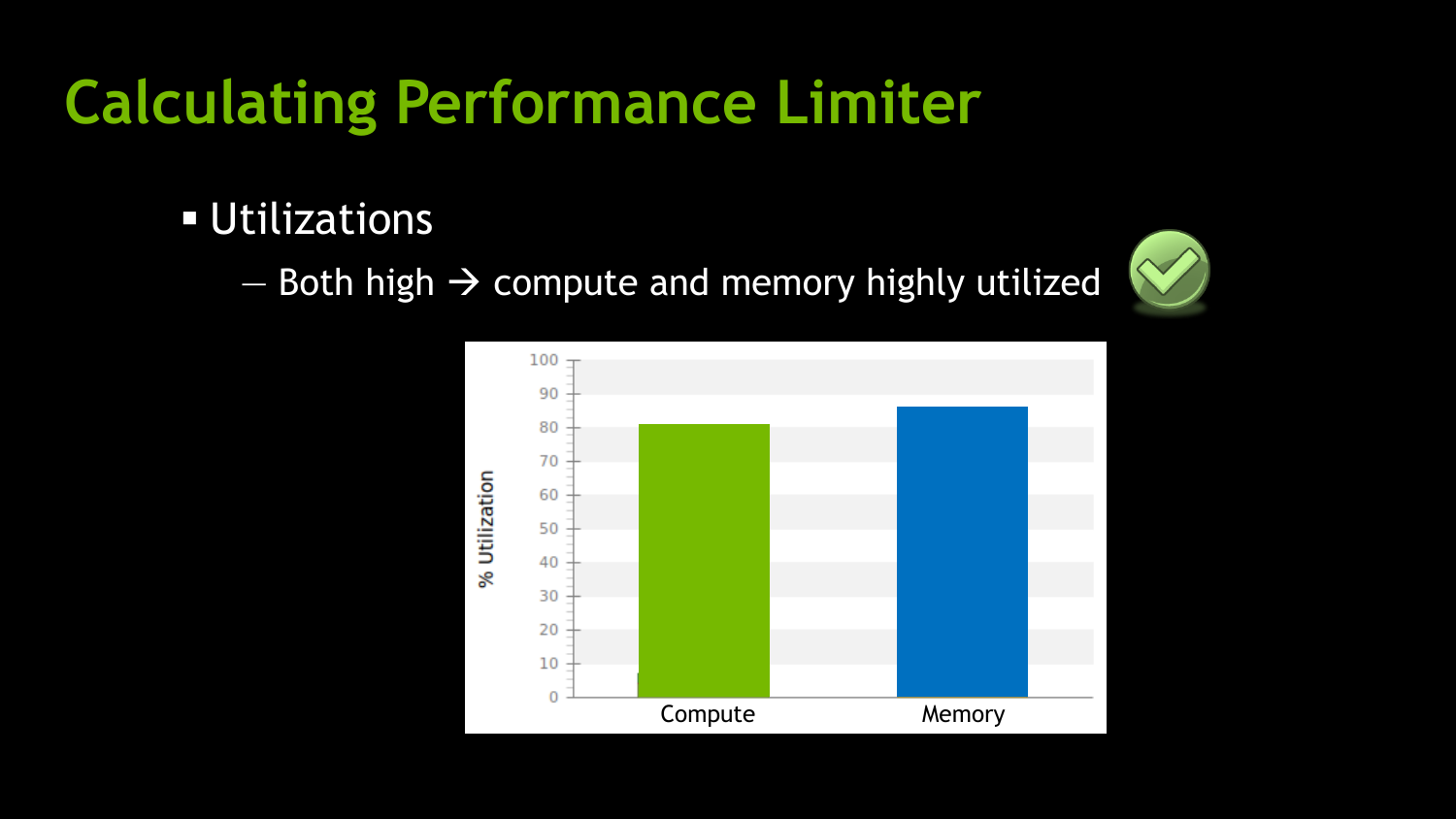## **Utilizations**

— Memory high, compute low  $\rightarrow$  memory bandwidth limited

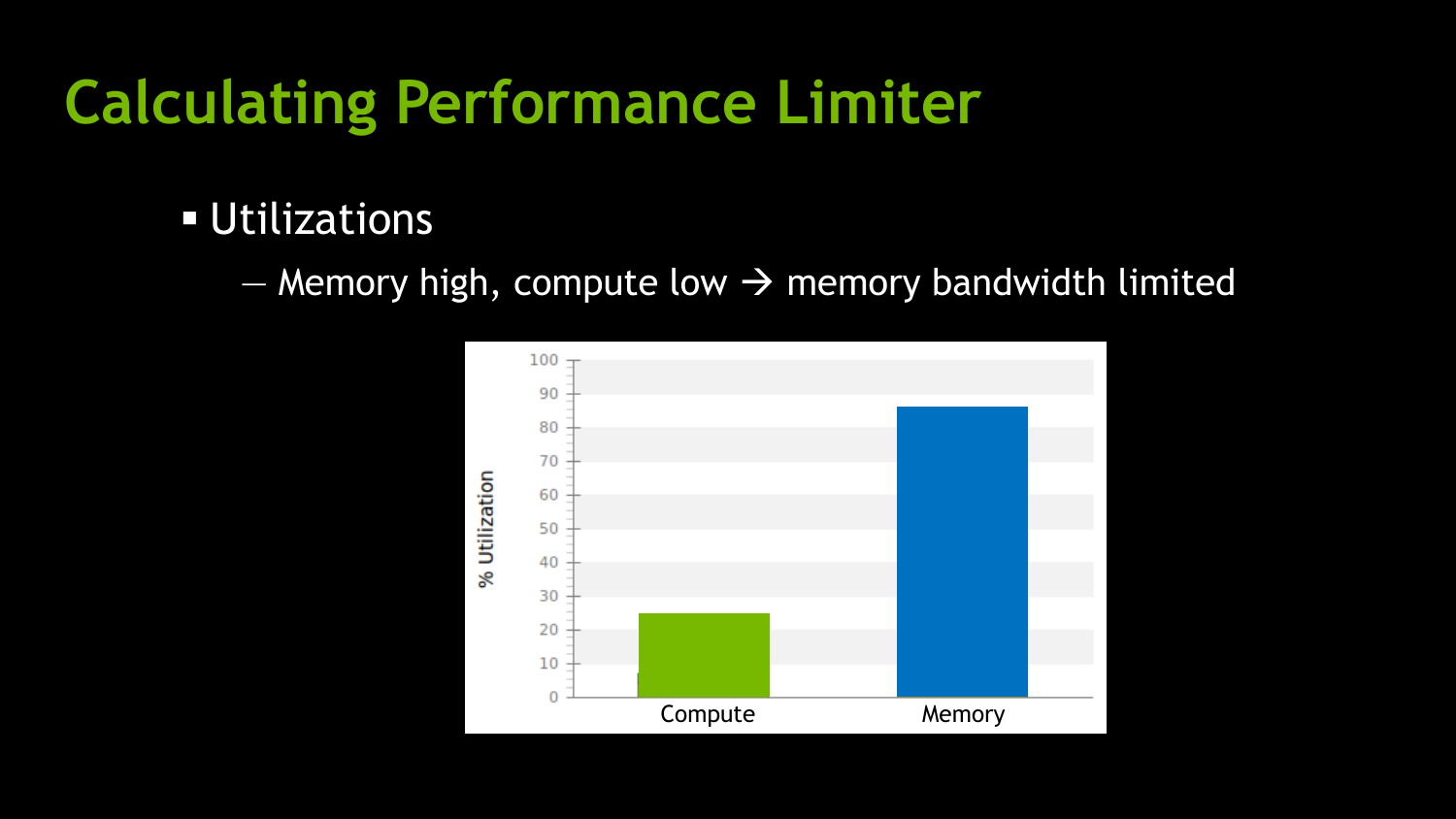## **Utilizations**

 $-$  Compute high, memory low  $\rightarrow$  compute resource limited

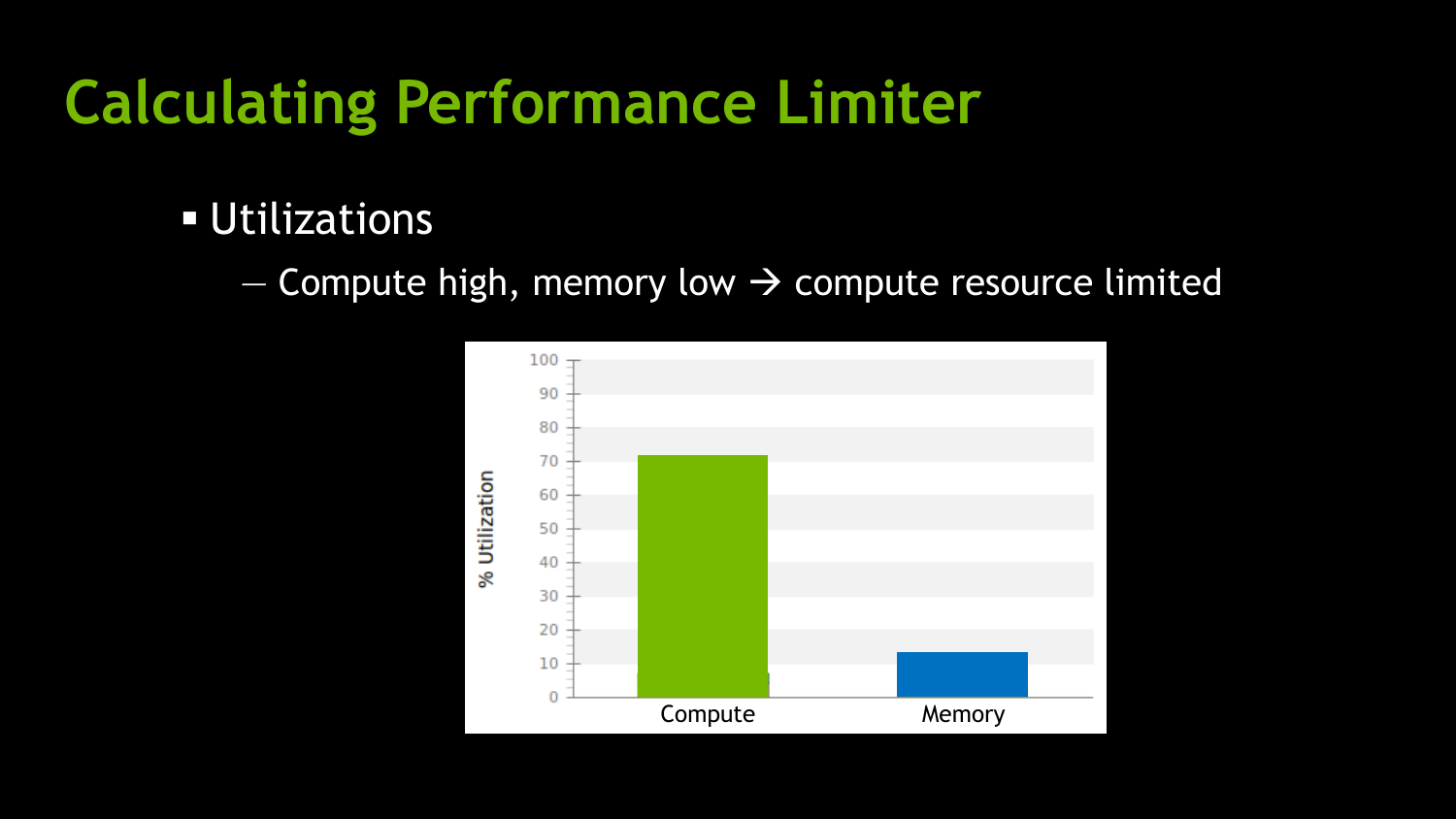## Utilizations

 $-$  Both low  $\rightarrow$  latency limited

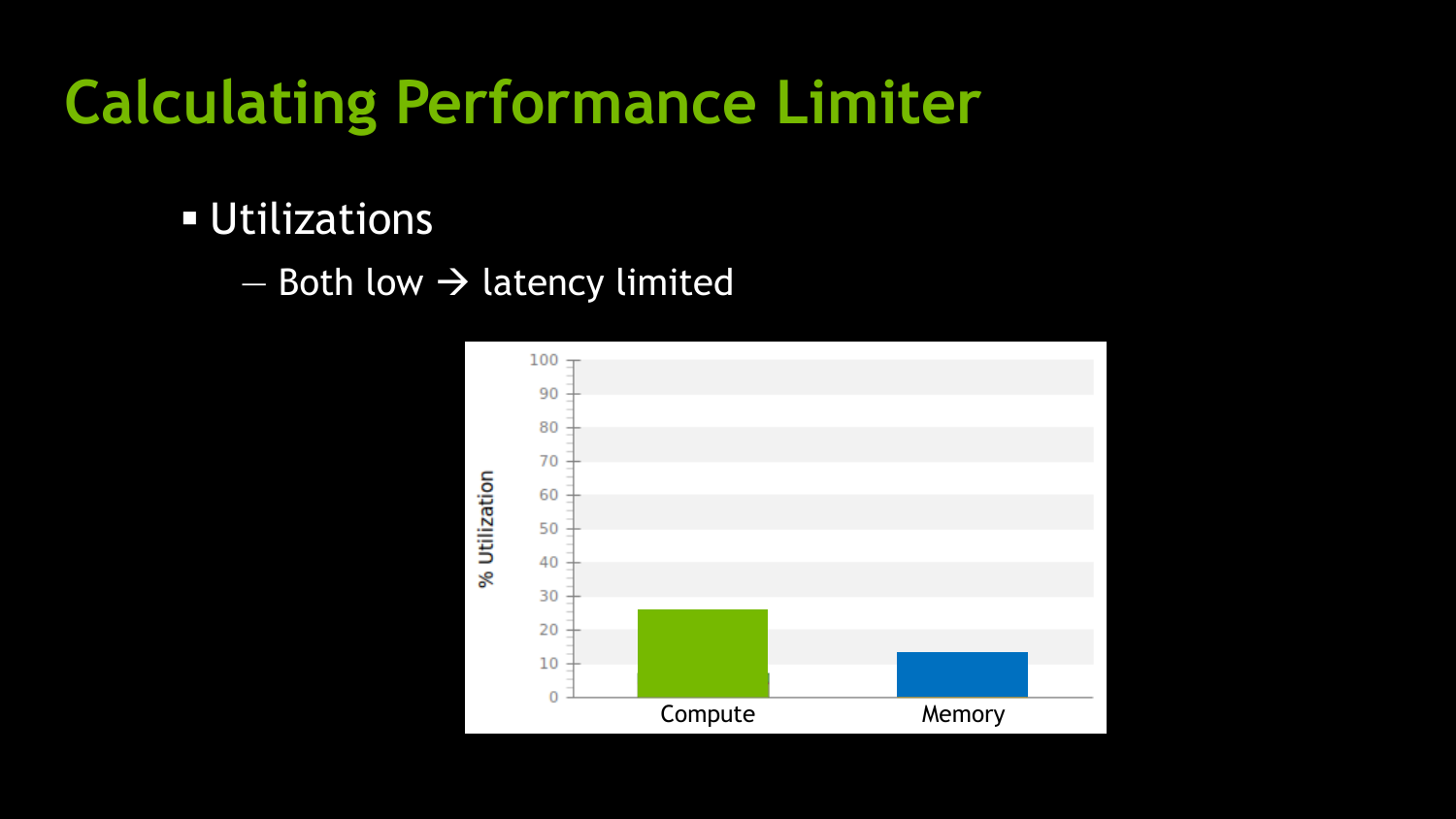## **Demo - Performance Limiter**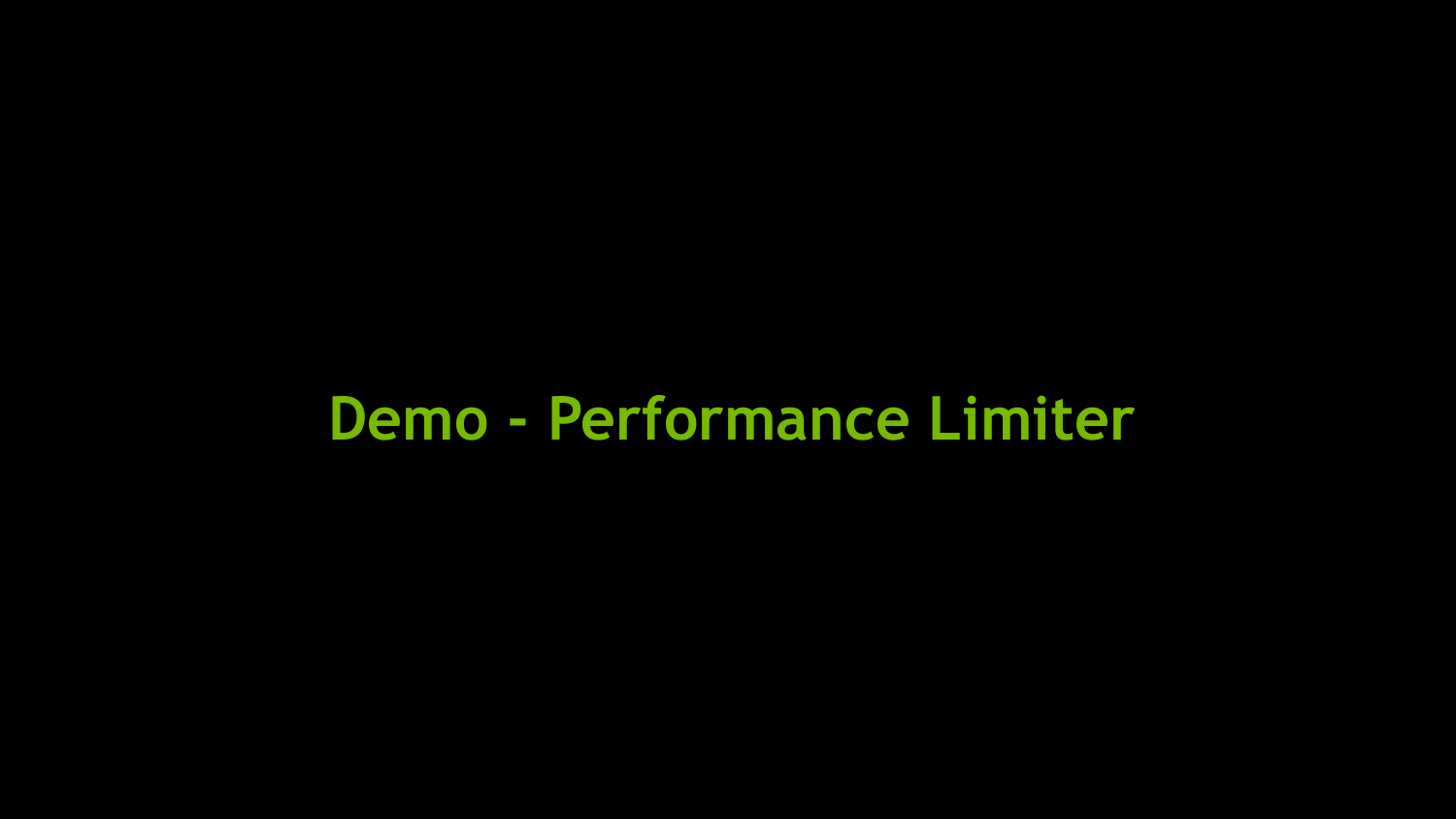## **Limiter-Specific Optimization Analysis**

**Example 2 Memory Bandwidth Limited** 

Compute Limited

Latency Limited

#### 3. Compute, Memory, or Latency Bound

The first step in analyzing an individual kernel is to determine if the performance of the kernel is bounded by computation, memory, or latency. The results at right indicate that the performance of kernel "MemoryBoundDeviceMemory" is most likely limited by memory.

#### 山 Perform Memory Analysis

The most likely bottleneck to performance for this kernel is memory so you should first perform memory analysis to determine how it is limiting performance.

**ILL** Perform Compute Analysis

**ILL** Perform Latency Analysis

Compute and latency are likely not the primary performance bottlenecks for this kernel, but you may still want to perform those analyses.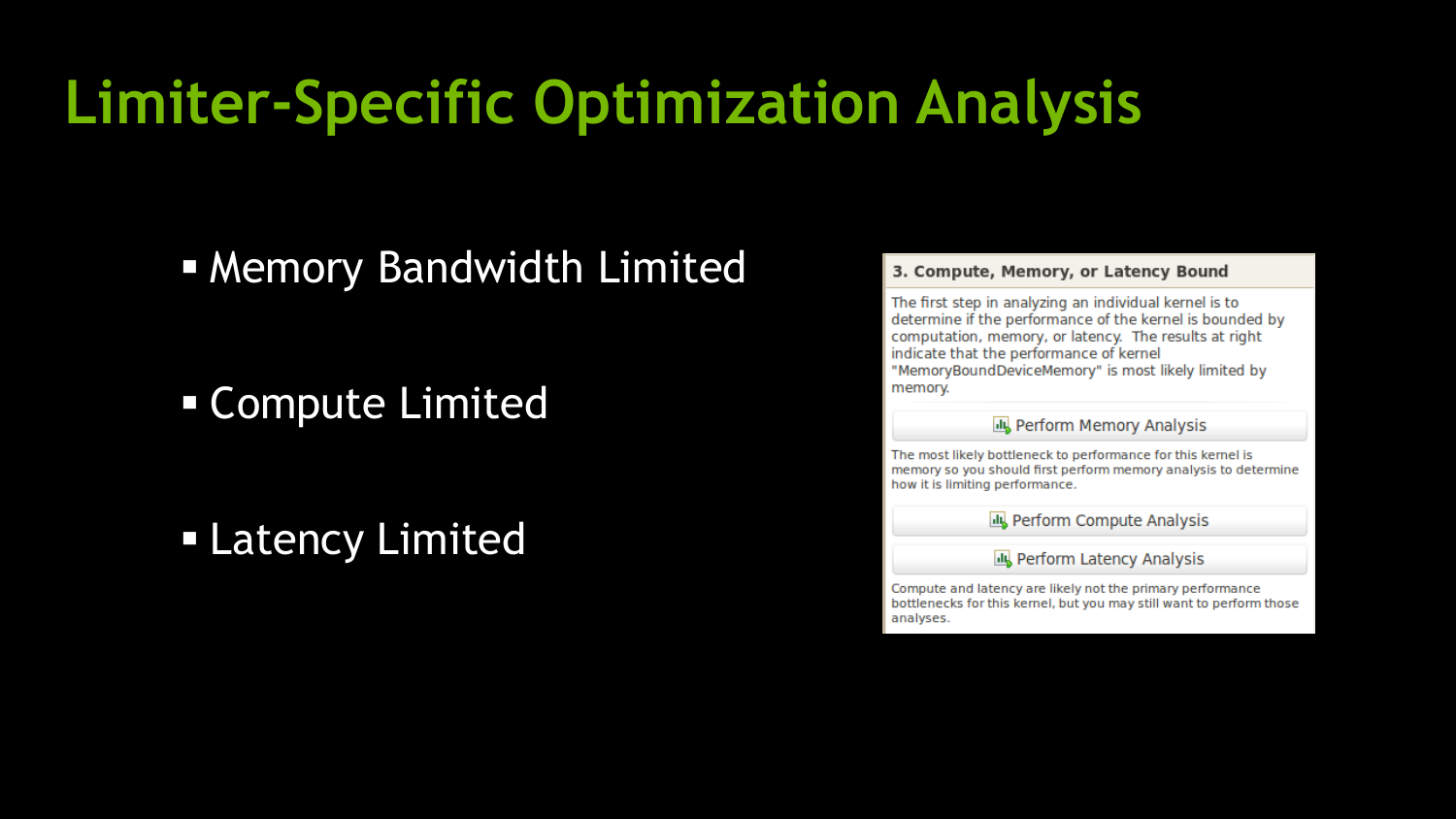## **Memory Bandwidth Limited**

- Global Memory Load/Store
	- Access pattern inefficiencies
	- Misaligned

**Memory Bandwidth Limits** 

- **ELocal Memory Overhead** 
	- Register spilling
	- Local stack variables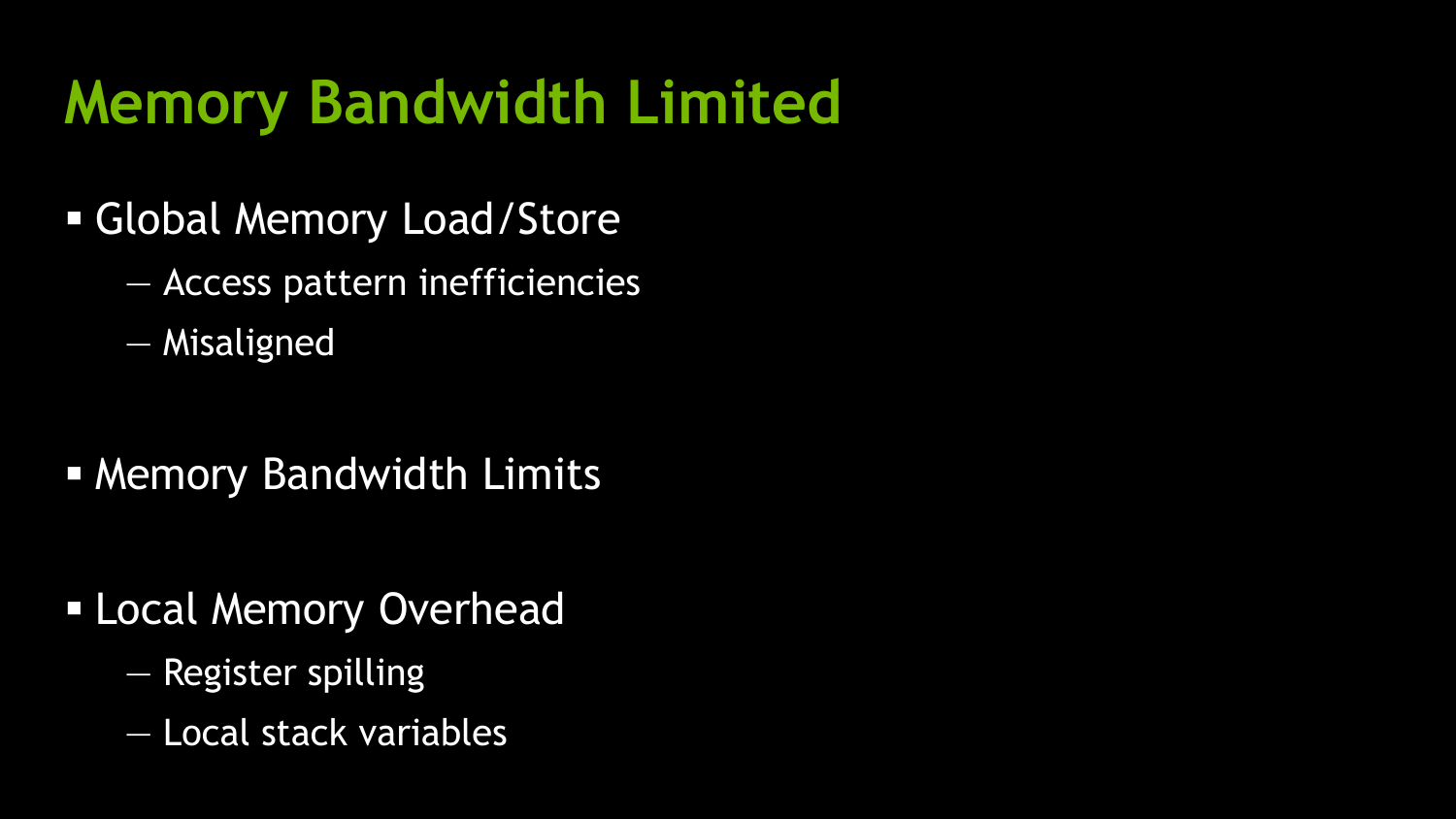## **Compute Resource Limited**

**Divergent Branches** 

- **ELOW Warp Execution Efficiency** 
	- Due to divergent branches
- Over-subscribed function units
	- Load/Store
	- Arithmetric
	- Control-Flow
	- Texture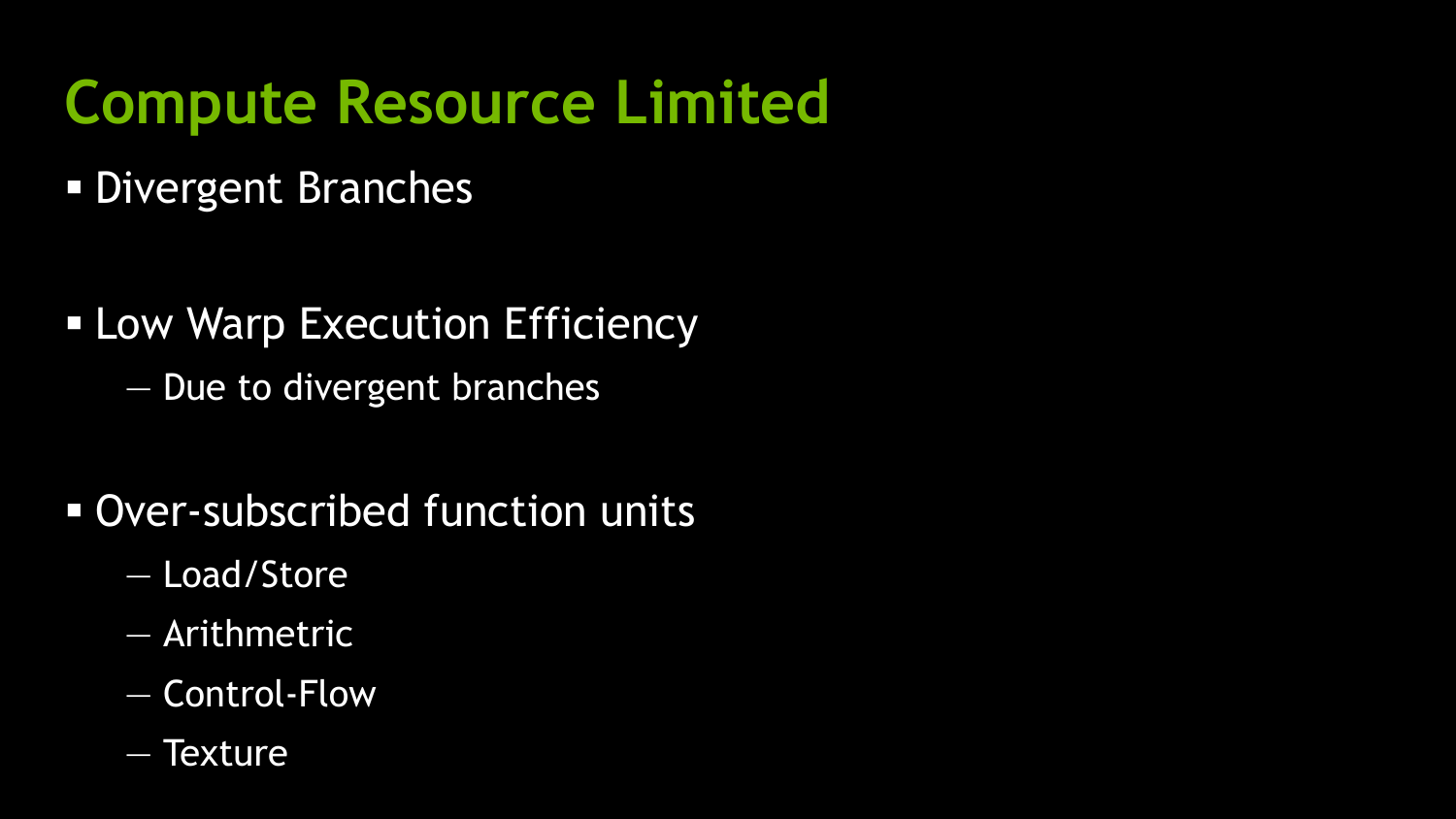# **Latency Limited**

- **ELOW Theoretical Occupancy** 
	- Block Size
	- Registers
	- Shared Memory
- **Low Achieved Occupancy**
- **Too Few Blocks**
- **E** Instruction Stalls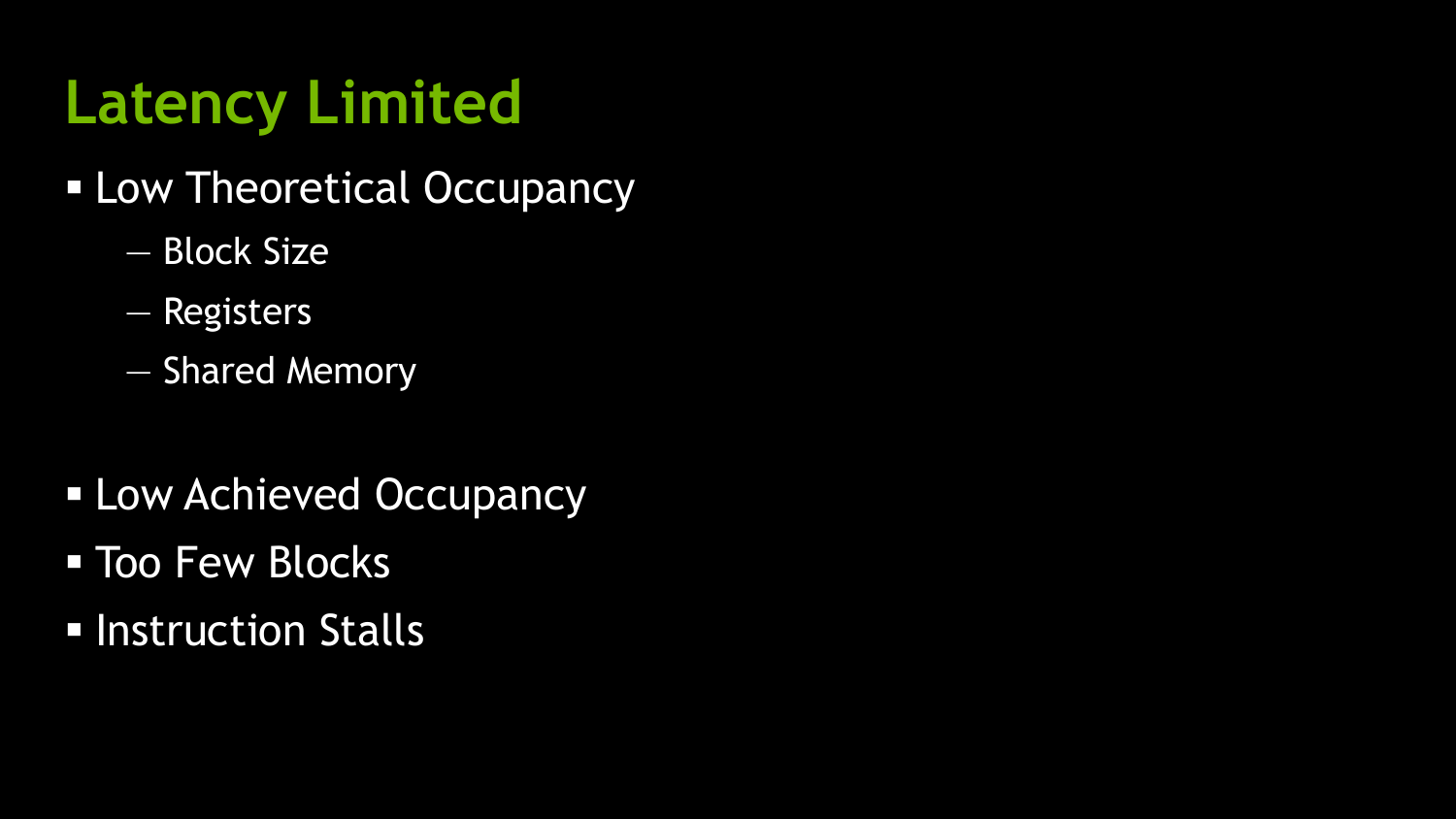## **Demo - Limiter Details**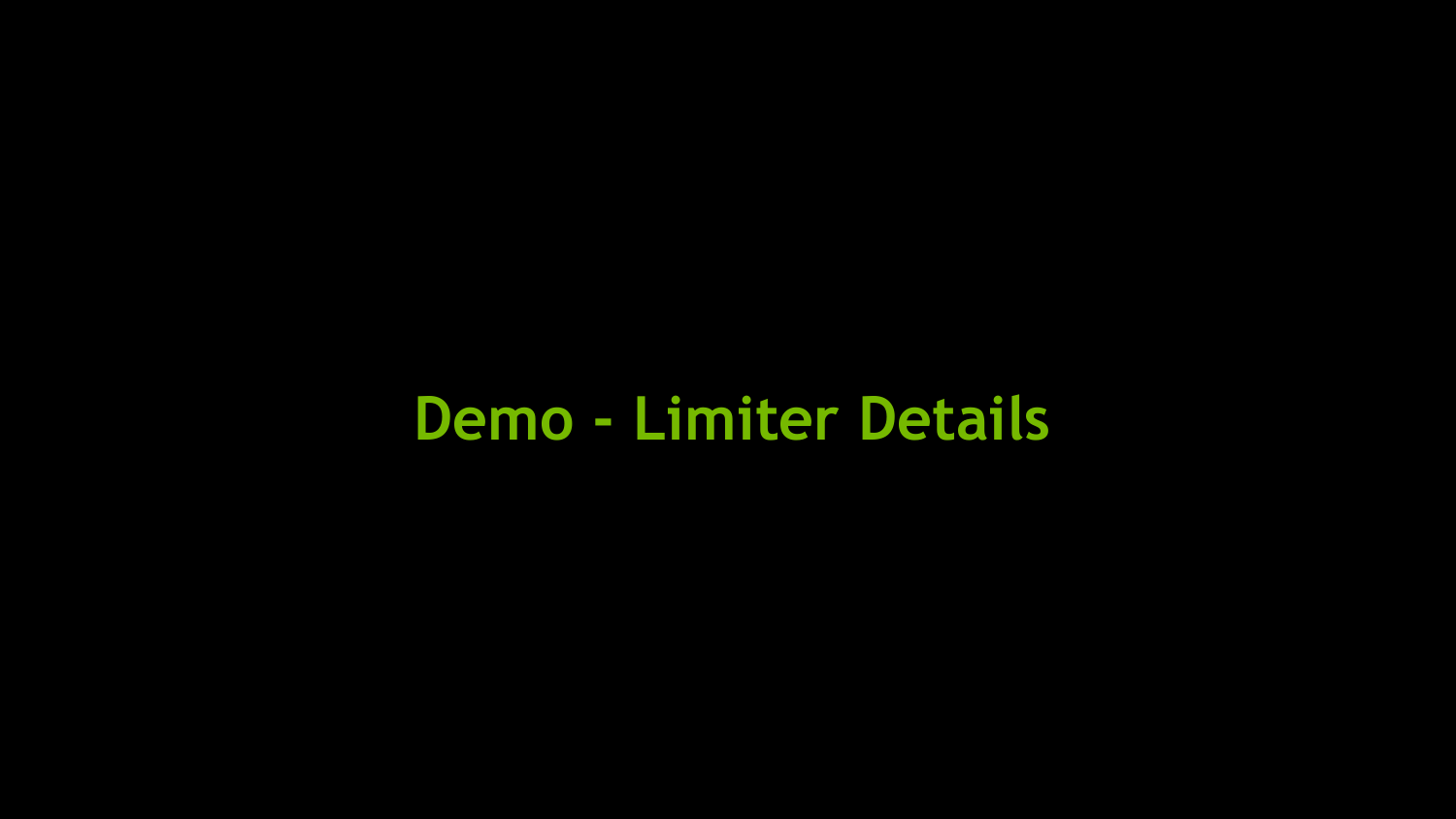

- Visual Profiler Guided Analysis gives step-by-step optimization advice
- Kernel Analysis strategy based on identifying primary limiter
	- Memory bandwidth
	- Compute resources
	- Instruction and memory latency
- **Visual result and integrated documentation**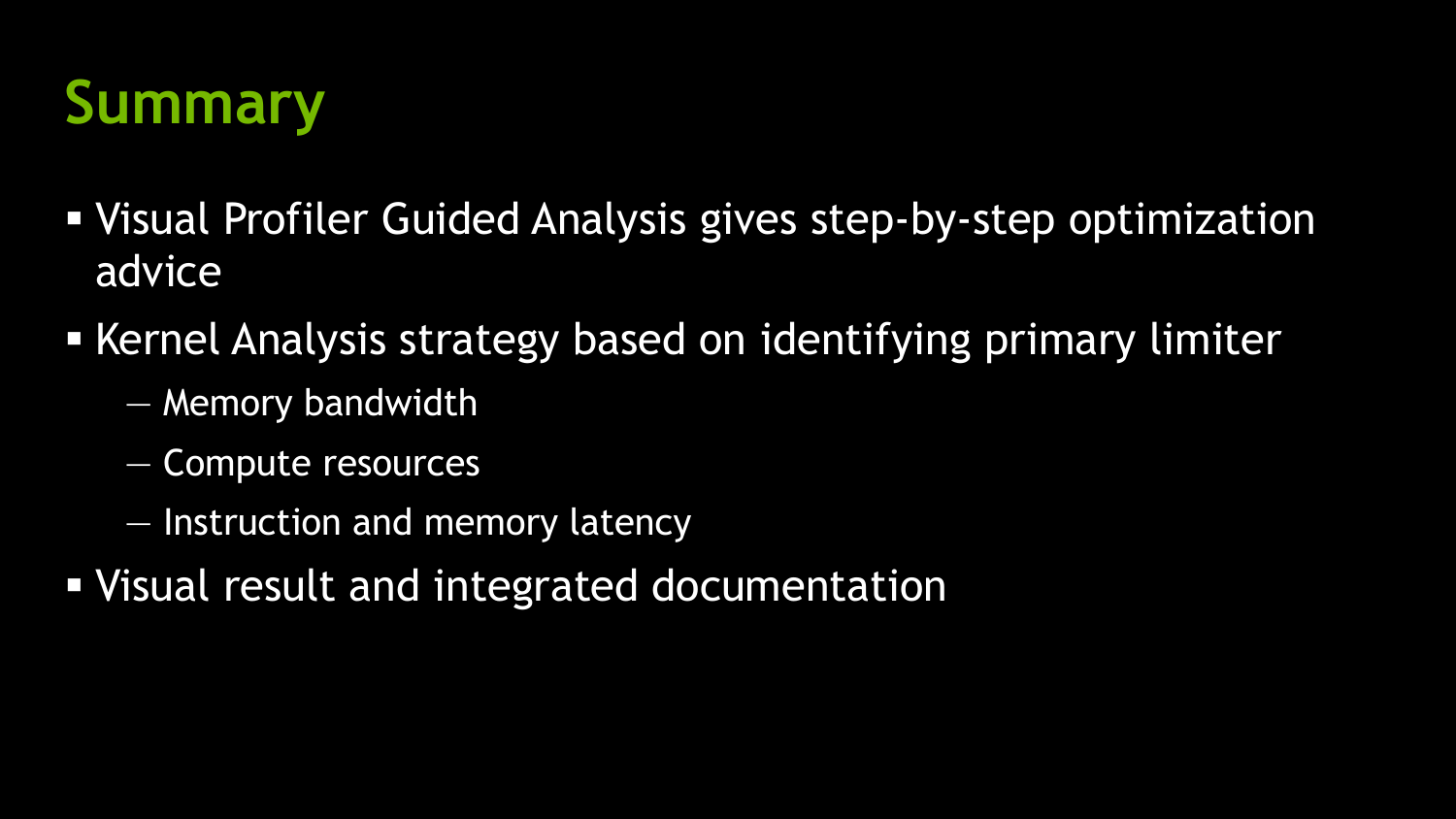## **Upcoming GTC Express Webinars**

**September 17 -** ArrayFire: A Productive GPU Software Library for Defense and Intelligence Applications

**September 19 -** Learn How to Debug OpenGL 4.2 with NVIDIA® Nsight™ Visual Studio Edition 3.1

**September 24 -** Pythonic Parallel Patterns for the GPU with NumbaPro

**September 25 -** An Introduction to GPU Programming

**September 26 -** Learn How to Profile OpenGL 4.2 with NVIDIA® Nsight™ Visual Studio Edition 3.1

**Register at www.gputechconf.com/gtcexpress**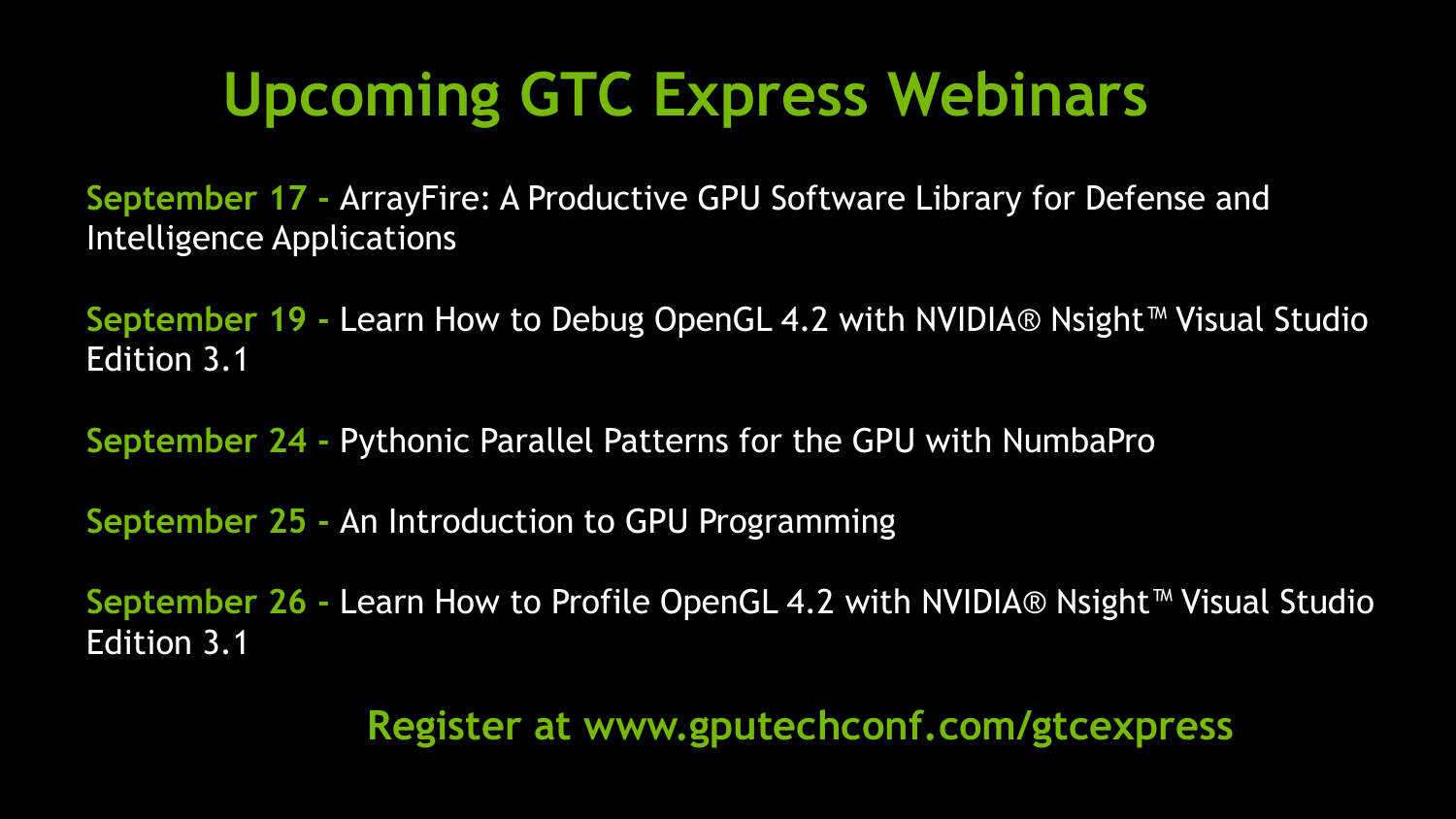## **GTC 2014 Call for Submissions**

#### **Looking for submissions in the fields of**

- **Science and research**
- **Professional graphics**
- **Mobile computing**
- **Automotive applications**
- Game development
- **Cloud computing**



### **Submit by September 27 at www.gputechconf.com**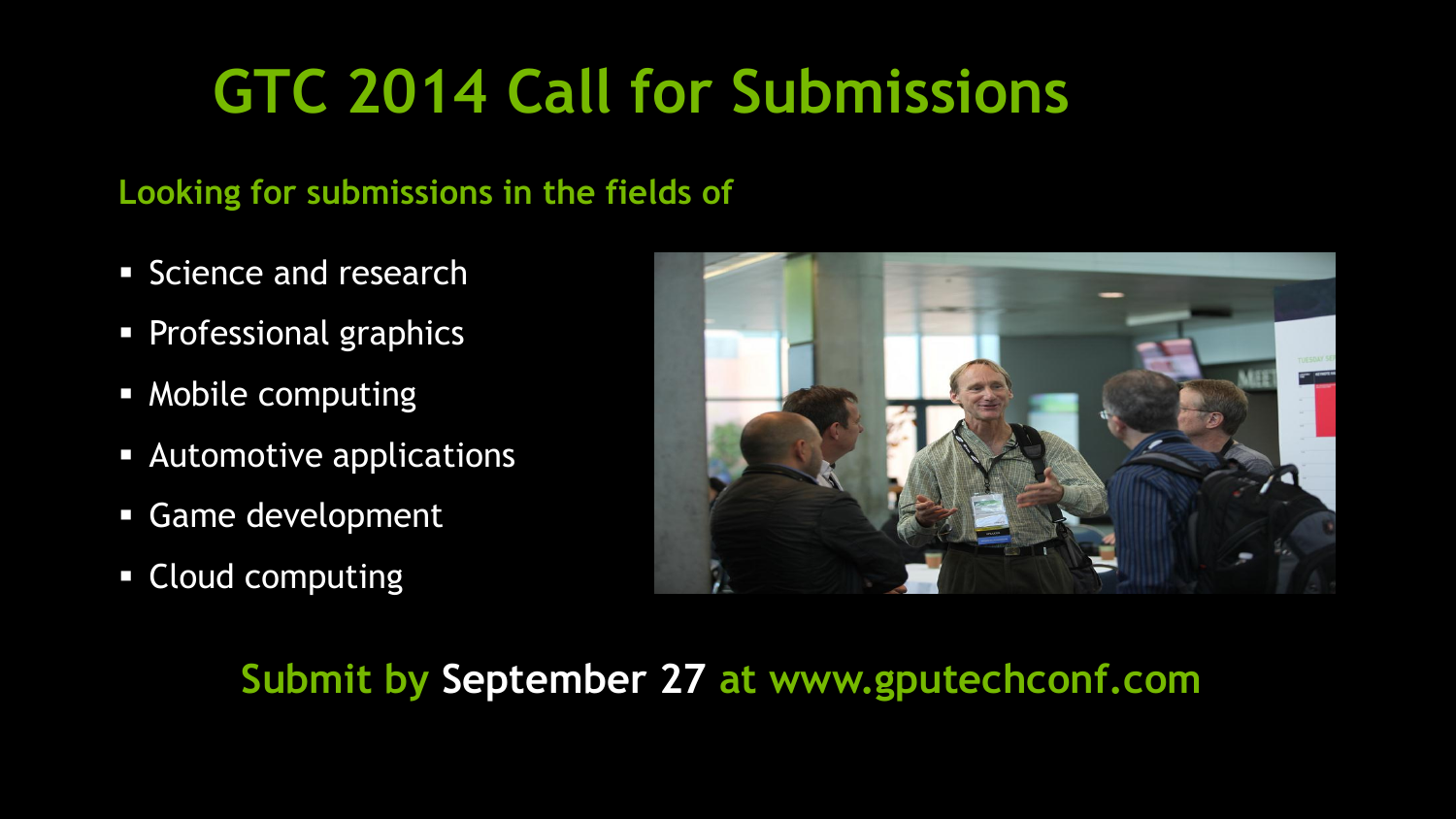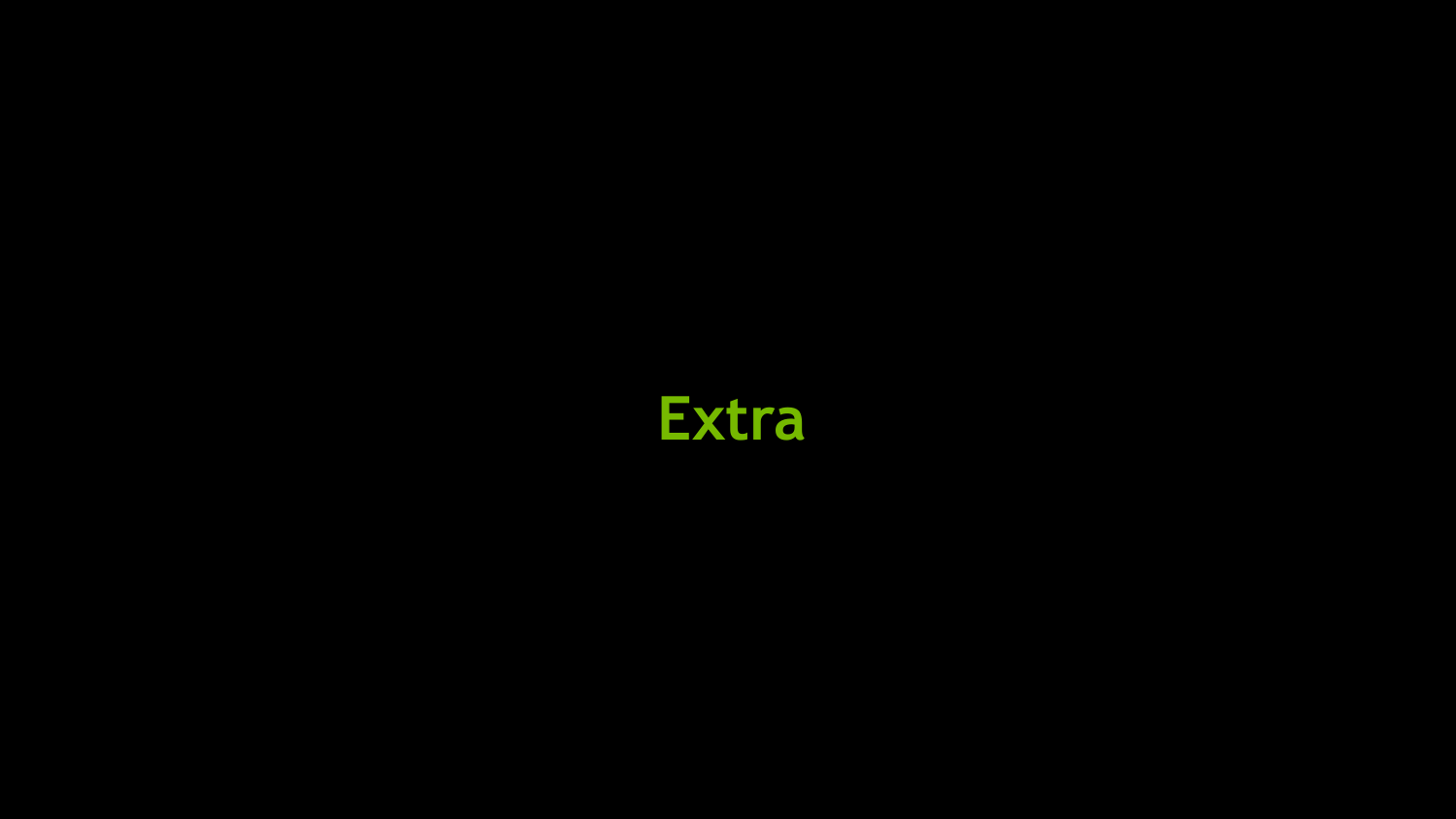## **Understanding Latency**

- **Memory load : delay from when load instruction executed** until data returns
- Arithmetic : delay from when instruction starts until result produced

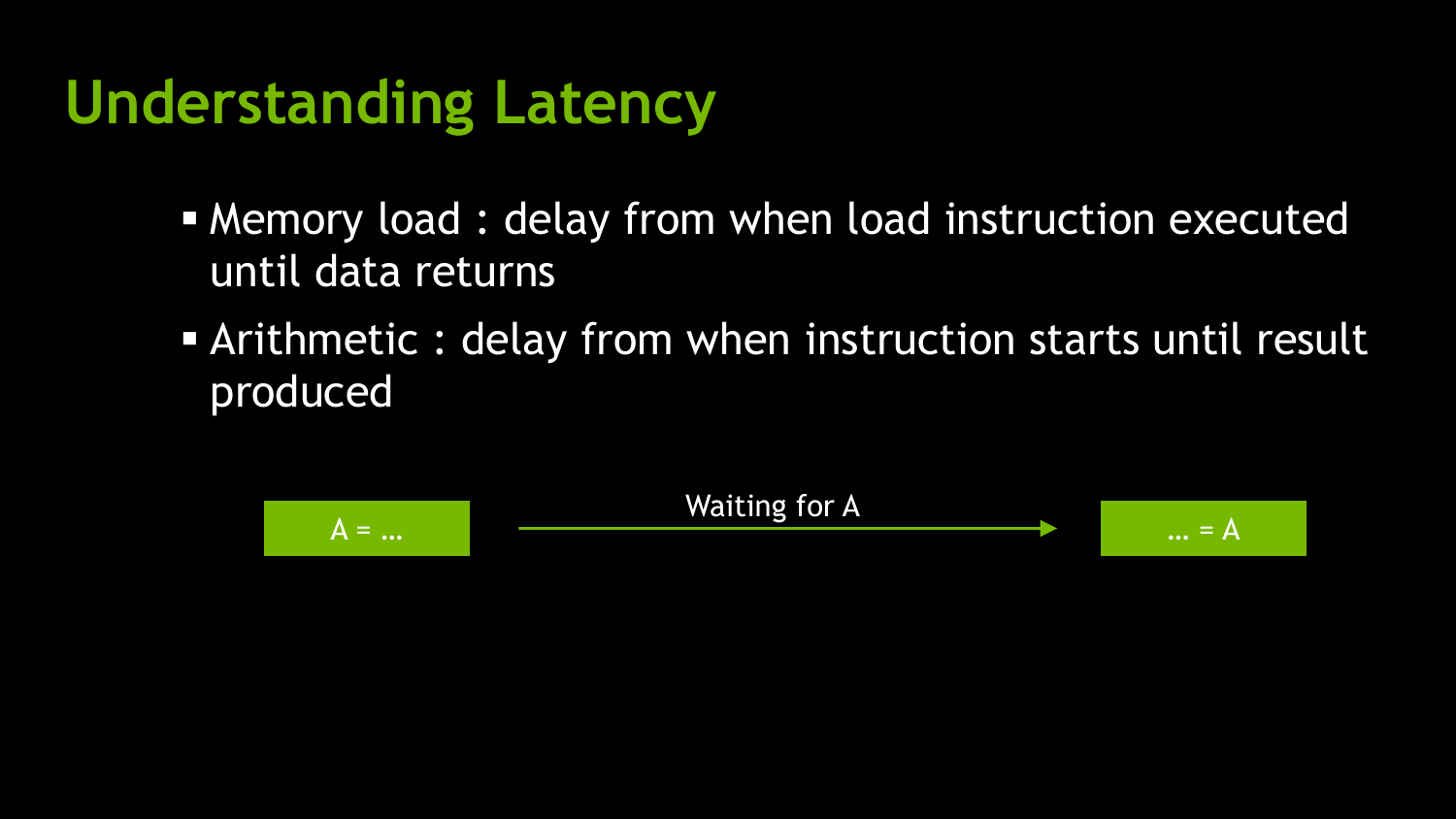# **Hiding Latency**

### ■ SM can do many things at once...



**Can "hide" latency as long as there are enough**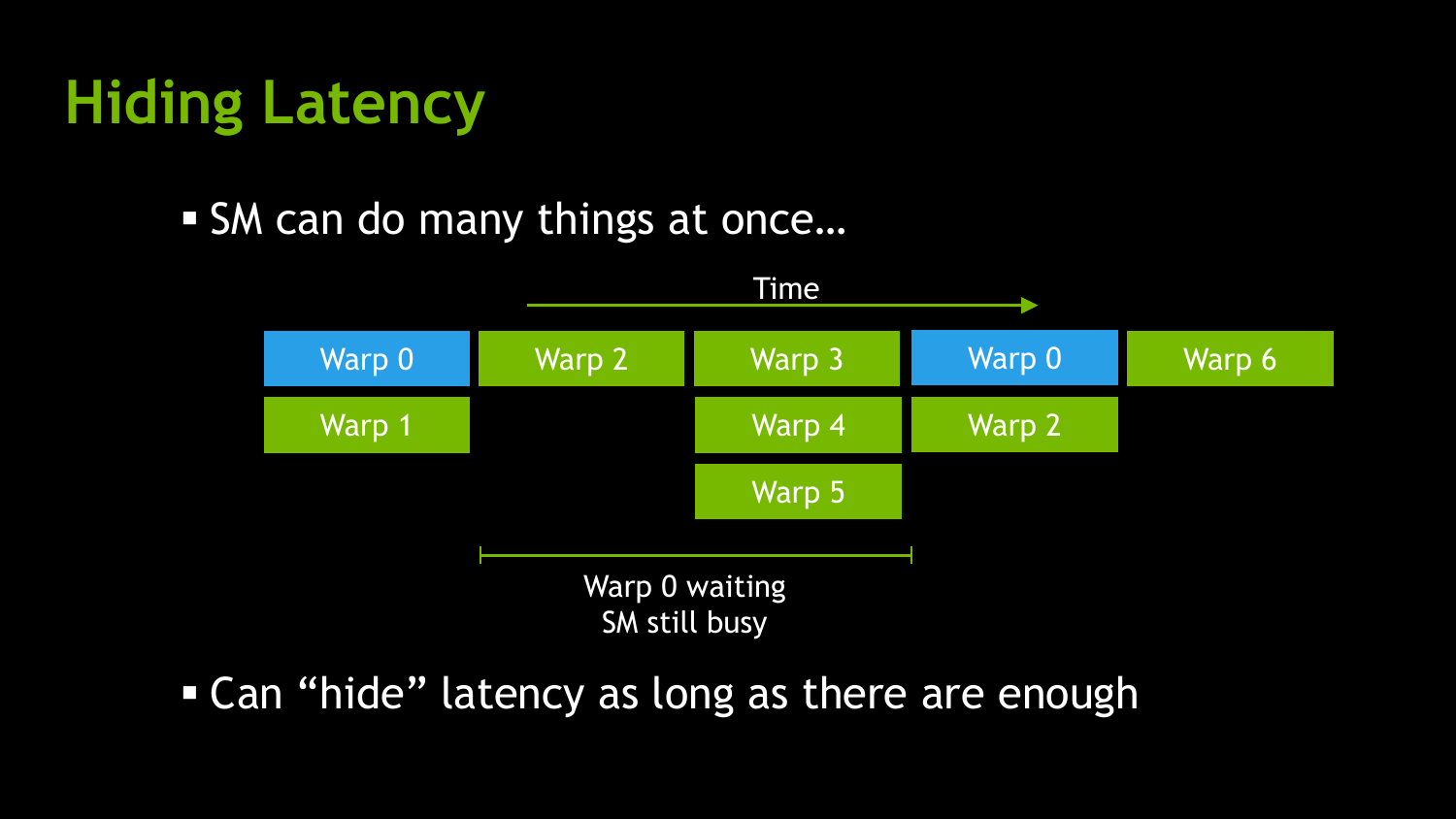

Occupancy is the ratio of the number of active warps per multiprocessor to the maximum number of possible active warps

- Theoretical occupancy, upper bound based on:
	- Threads / block
	- Shared memory usage / block
	- Register usage / thread
- **Exercise Achieved occupancy** 
	- Actual measured occupancy of running kernel
	- (active\_warps / active\_cycles) / MAX\_WARPS\_PER\_SM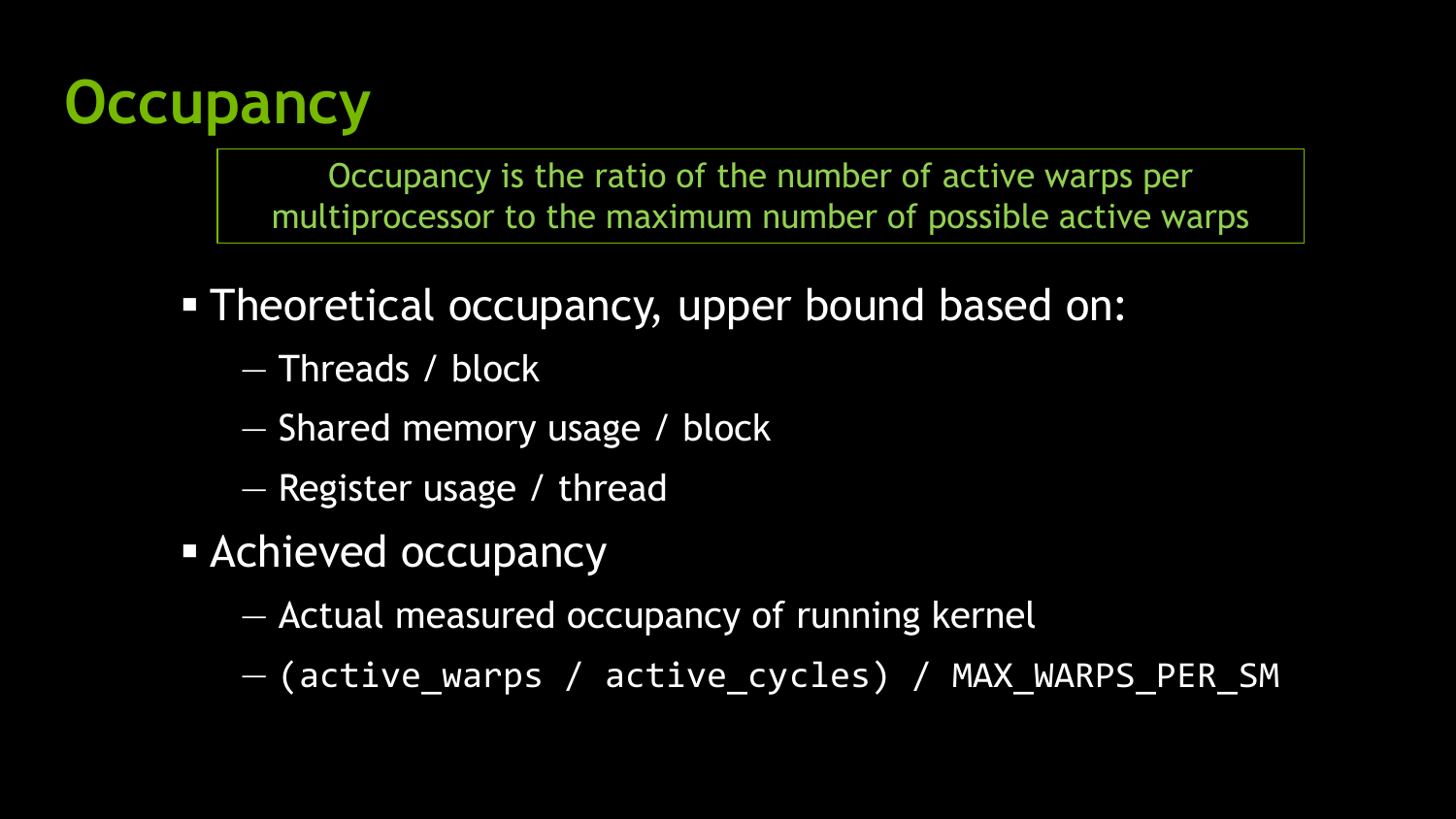## **Low Theoretical Occupancy**

 $#$  warps on SM = # blocks on SM  $\times$  # warps per block

- $\blacksquare$  If low...
	- Not enough blocks in kernel
	- $-$  # blocks on SM limited by threads, shared memory, registers
- CUDA Best Practices Guide has extensive discussion on improving occupancy

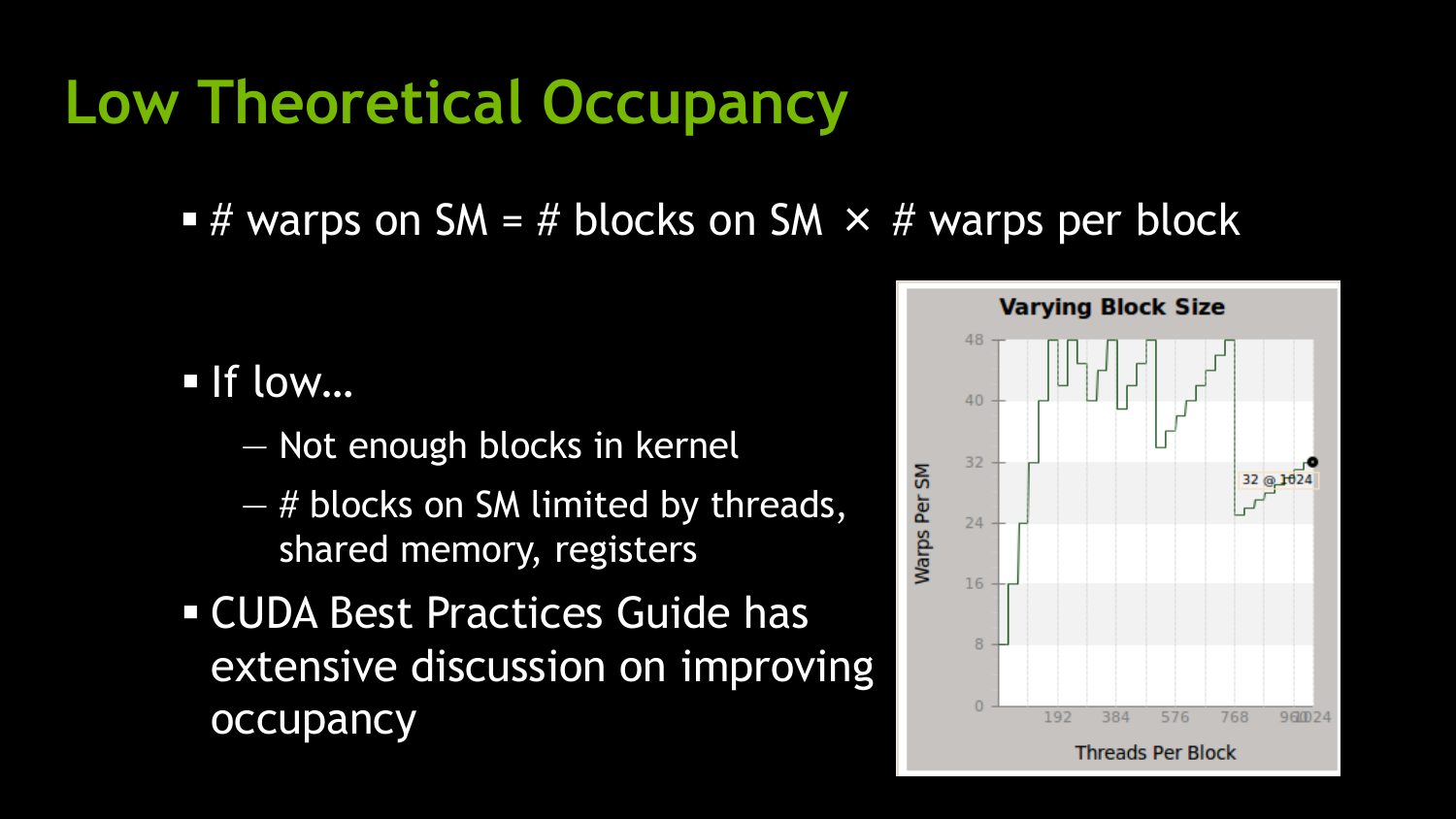## **Low Achieved Occupancy**

In theory... kernel allows enough warps on each SM

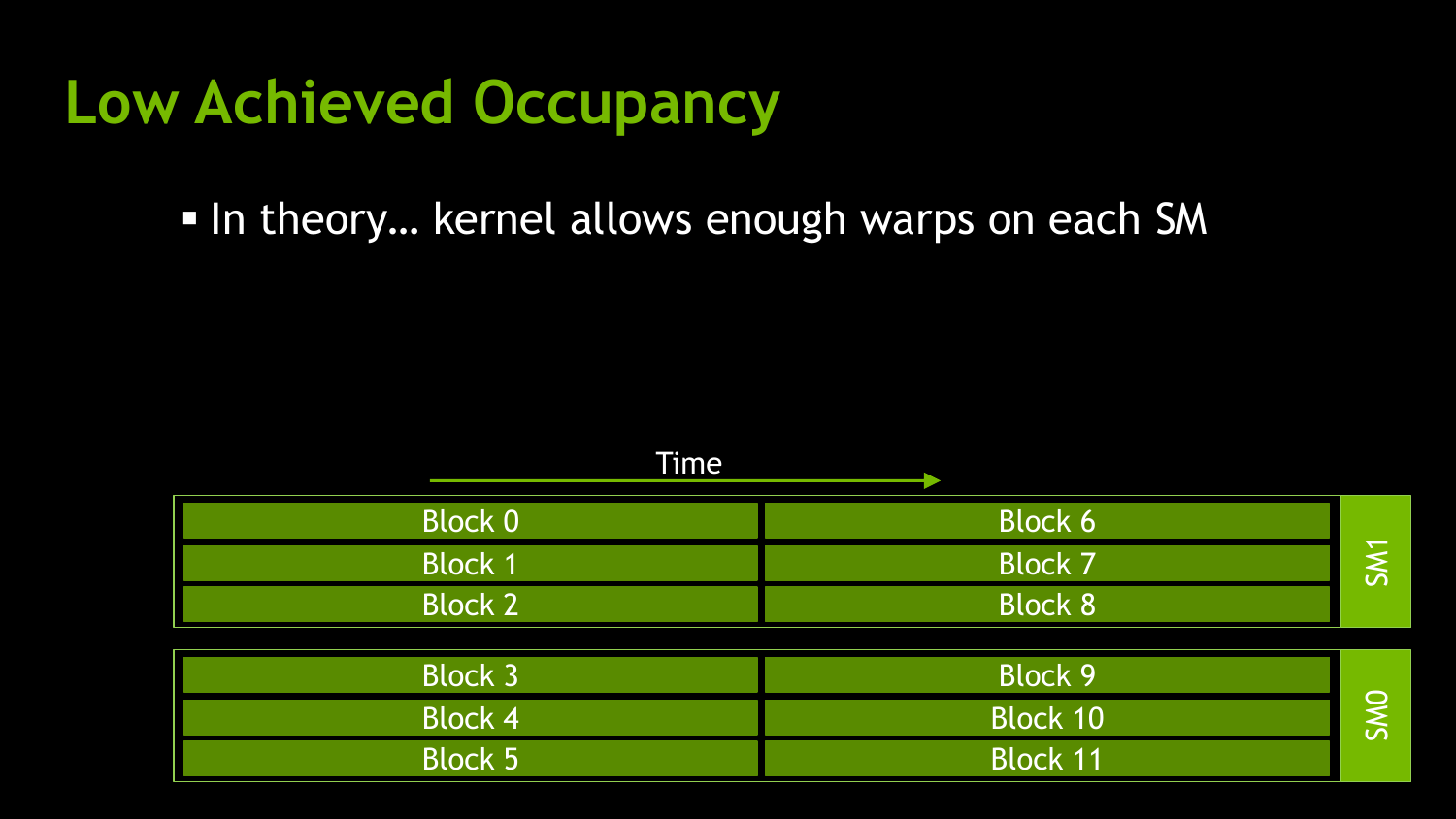## **Low Achieved Occupancy**

- In theory... kernel allows enough warps on each SM
- In practice... have low achieved occupancy
- Likely cause is that all SMs do not remain equally busy over duration of kernel execution



|                                | <b>Block 3</b> |                 | Block 9 |                 |            |
|--------------------------------|----------------|-----------------|---------|-----------------|------------|
| $\mathsf{IBlock}\;4^{\dagger}$ |                |                 |         | <b>Block 10</b> | $\sqrt{2}$ |
| <b>Block 5</b>                 |                | <b>Block 11</b> |         |                 |            |